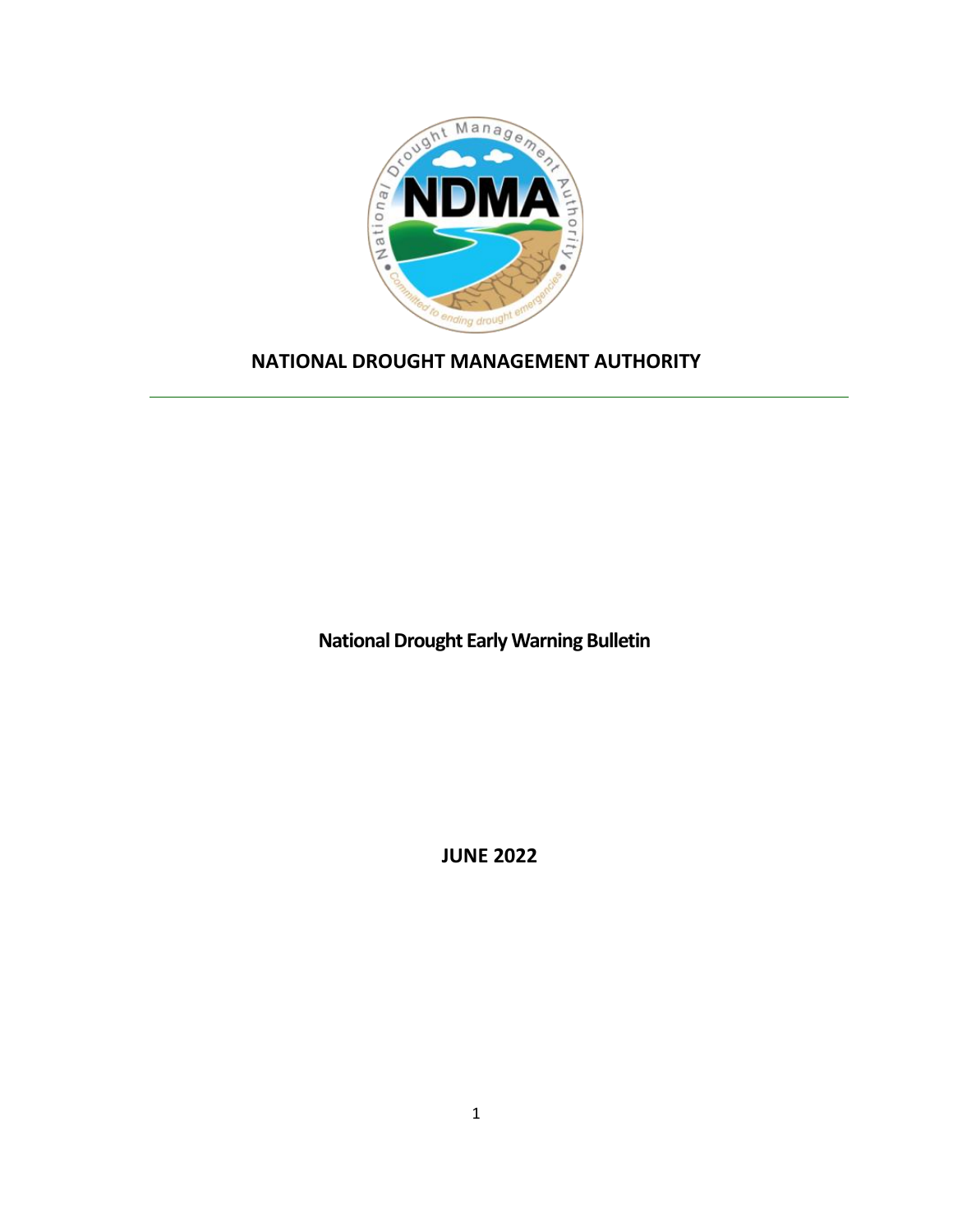#### **Overview**

The drought situation continued to worsen in **nineteen (19)** of the 23 ASAL counties. This is attributed to the poor performance of the 2021 short rains coupled with previous two failed consecutive seasons and early cessation of the 2022 long rains season. The number of people in need of assistance has increased from **3.5 million** in May to **4.1 million** in June 2022. **Six (6)** counties namely Laikipia, Mandera, Marsabit, Wajir, Isiolo and Samburu are in **Alarm** drought phase while **thirteen (13)** counties including Kilifi, Turkana, West-Pokot, Kwale, Meru (North), Embu (Mbeere), Garissa, Kajiado, Kitui, Nyeri (Kieni), Taita-Taveta, Tharaka-Nithi and Tana-River are in **Alert** drought phase. The remaining **four (4)** counties including Baringo, Lamu, Narok and Makueni are in **Normal** drought phase. Acute malnutrition has also been noted across the counties with 942,000 cases of children aged 6-59 months acutely malnourished and 134,000 cases of pregnant or lactating women acutely malnourished in need of treatment.

#### **Drought indicators**

#### **Rainfall Performance**

The month of May marked the cessation of the "Long Rains" season over most parts of the Country. In May 2022, several parts of the country experienced dry weather conditions except over the Highlands West of the Rift Valley, Lake Victoria Basin, Central and South Rift Valley, Coastal region, and a few areas over Northeast and the Highlands East of the Rift Valley that experienced occasional rainfall. Analysis of May 2022 monthly rainfall from 1st to 29th indicates that most parts of the country experienced below-average rainfall except Wajir which experienced above-



average rainfall at 129% for two days. Narok and Lamu experienced near average rainfall at 89.4% and 84.4% respectively. All the other stations recorded less than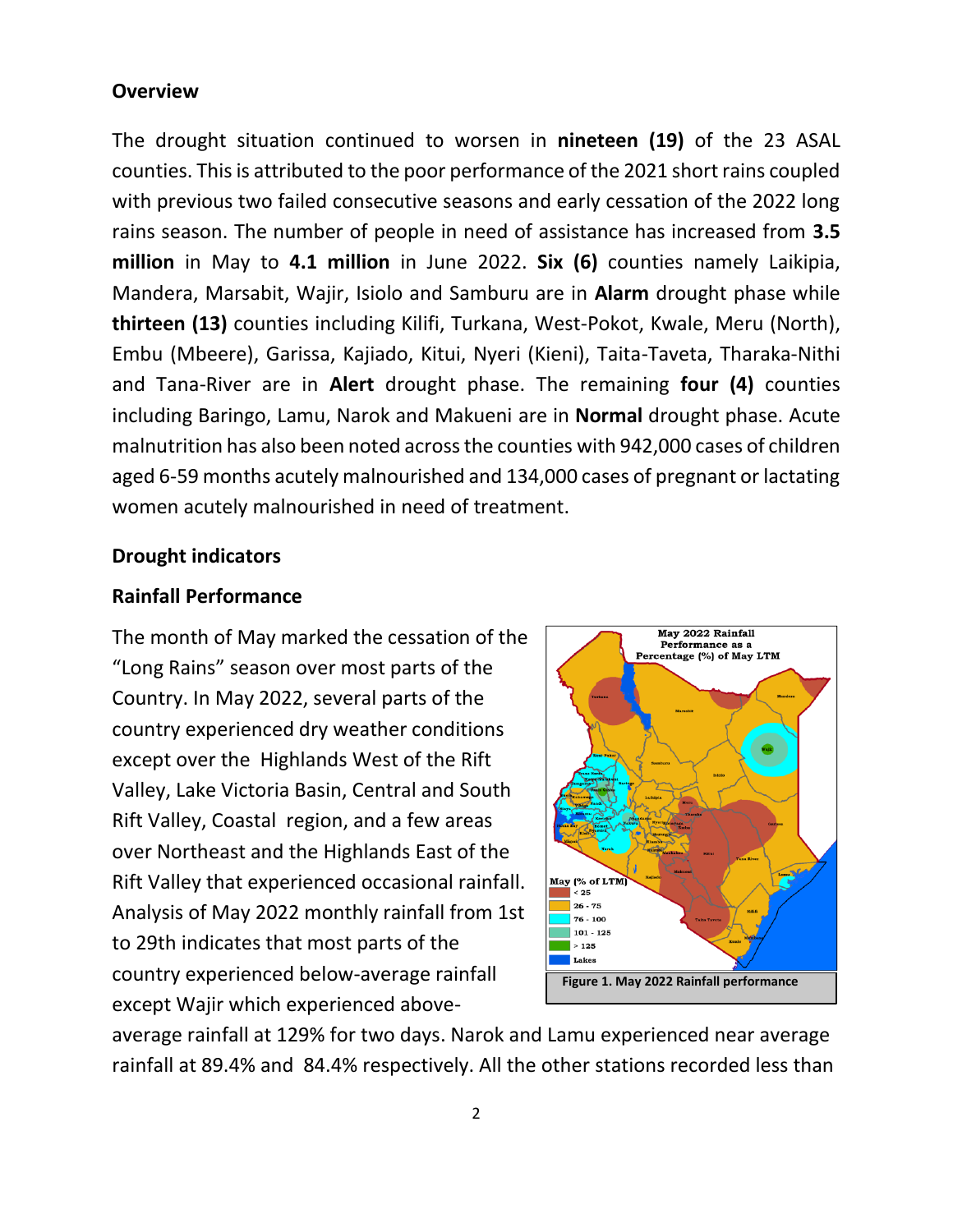75% of their May LTM (average) rainfall. The rainfall was characterized by isolated storms over parts of the country. On 1st May, Diff station in Wajir, Sericho in Isiolo and Kaibos in West Pokot recorded 68.0mm, 64.0mm, and 50.1mm respectively.



## **Rainfall Forecast for June 2022**

The forecast indicates that several parts of the country will be generally dry and sunny during the month of June 2022. However, near to above-average rainfall is expected over parts of the Highlands West of the Rift Valley and Central Rift Valley, while the Lake Victoria Basin and South Rift Valley is likely to receive near average rainfall. The Coastal strip is likely to experience near-average rainfall tending to below-average (depressed) rainfall. Mandera, Marsabit, Wajir, Garissa and Isiolo) and Southeastern lowlands (Machakos, Makueni, Kitui, Taita Taveta and parts of Kajiado) are

likely to remain generally sunny and dry. However, high terrain areas in some counties in southeastern Kenya are likely to have chilly and foggy conditions on occasion.

# **Vegetation condition**

Figure 3 compares the vegetation condition index (VCI) in May 2021 with that in May 2022. Generally, when compared to similar period last year and the long-term average, the current condition of vegetation deteriorating.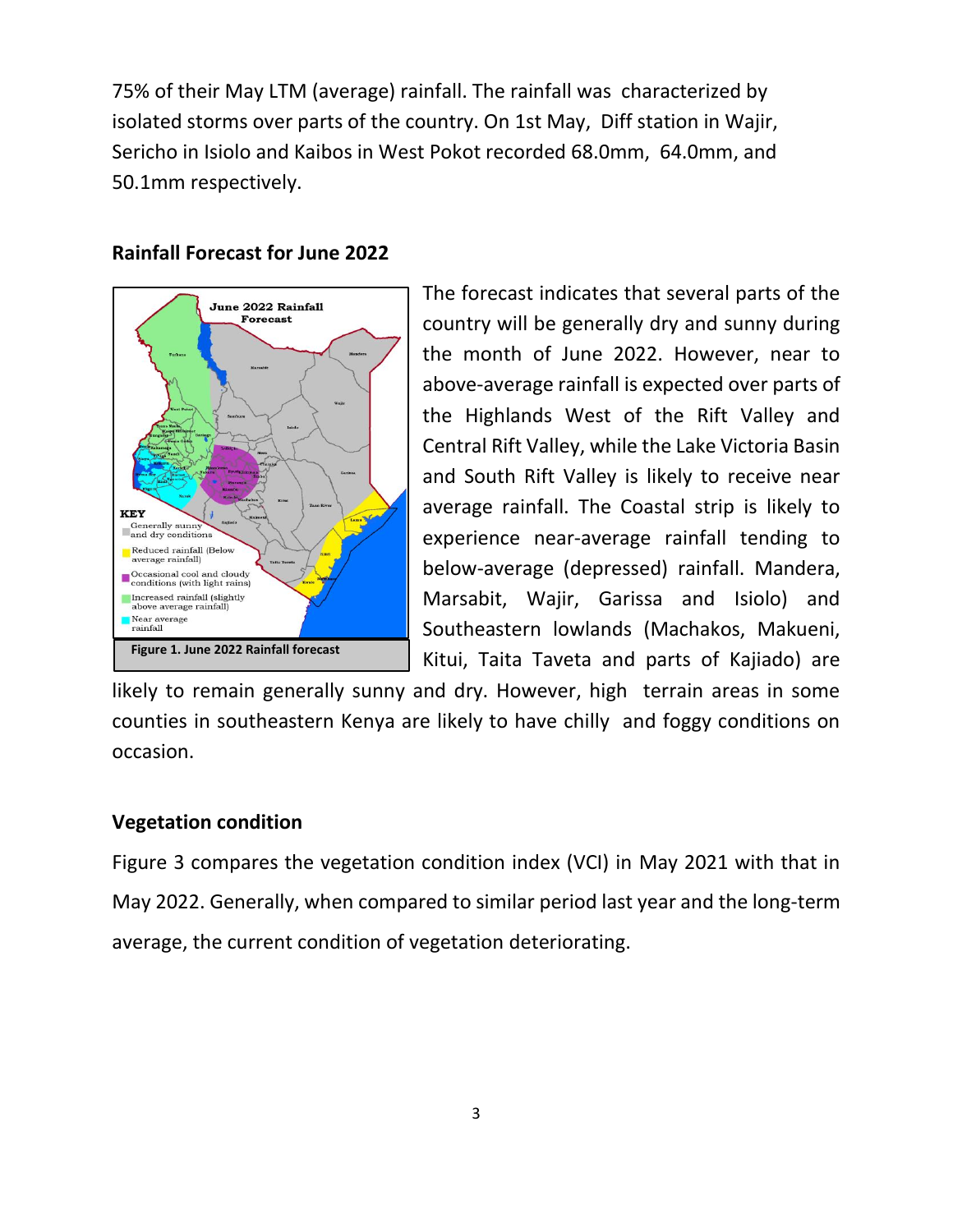

**Figure 3: Maps comparing Vegetation Condition (VCI)**

The month of May 2022 showed deterioration in vegetation condition across the Arid and Semi-Arid Counties (ASAL) as compared to the previous month of April 2022.The deterioration is associated with the poor performance of the long rains of 2022. The following **3 sub counties**; Garissa (Lagdera), Kilifi (Kaloleni) and Mandera (Mandera East) are in **Extreme vegetation deficit band** hence in need of humanitarian assistance. The following **Seven counties** (7); Isiolo, Kilifi, Kwale, Laikipia, Marsabit, Samburu and Wajir are in **Severe vegetation deficit**. The following **eight (8) counties** including; Baringo, Garissa, Kajiado, Kitui, Mandera, Taita Taveta, Tana-River and West Pokot are in **Moderate vegetation deficit** hence close monitoring and activation of response plans. The following **Five (5) counties** including; Lamu, Makueni, Meru, Tharaka-Nithi and Turkana recorded **Normal** vegetation greenness. The following **three (3) counties** including; Embu, Nyeri and Narok recorded **Above normal vegetation** greenness. The current vegetation condition is worse as compared to the same period the previous year, May 2021 as shown in (Figure 3). A summary of the vegetation condition across ASAL counties as at end of April 2022 is provided in Annex 1. The situation for each county disaggregated by sub-county is provided in Table 1.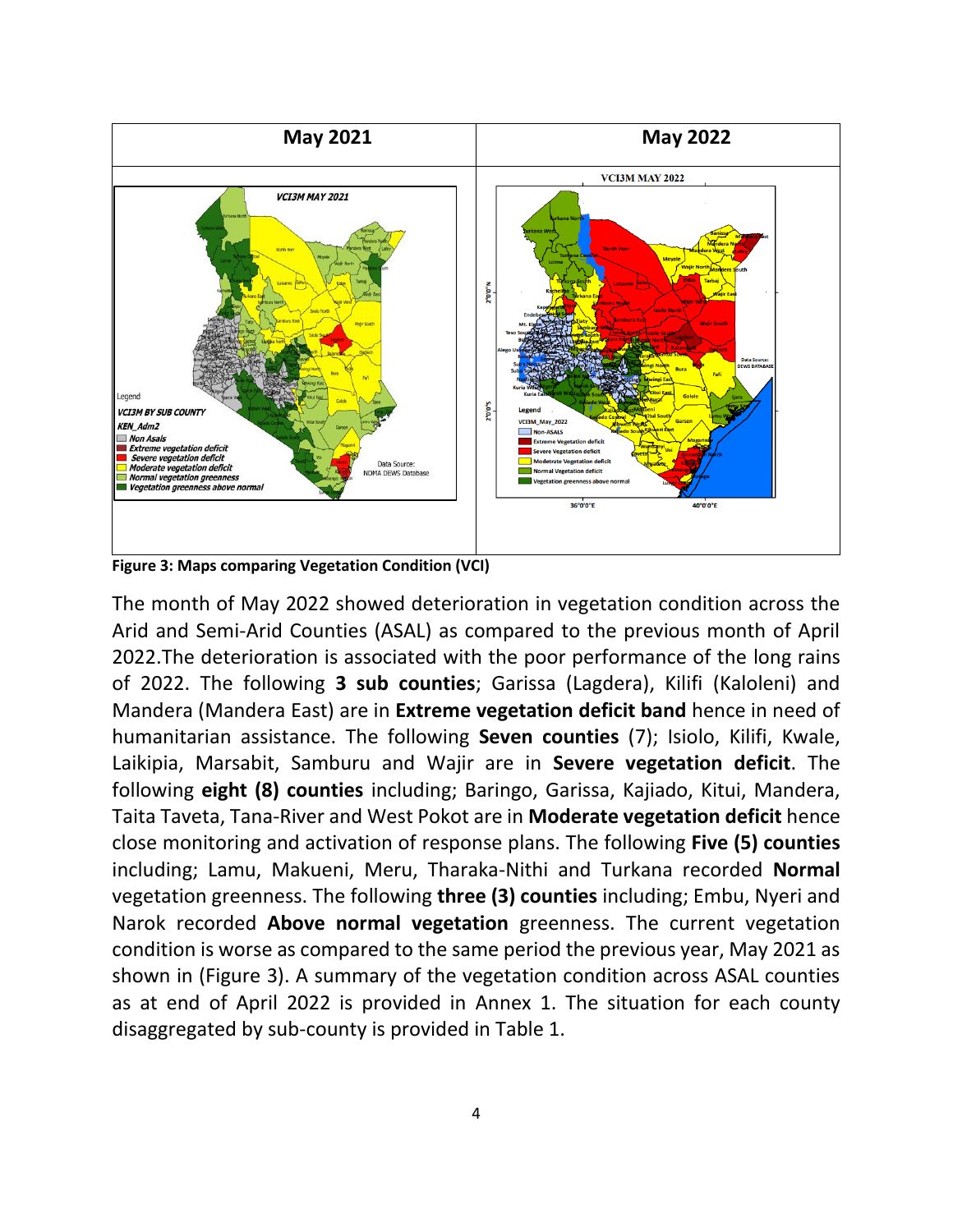| <b>Category</b>                                          | <b>County</b>                                                                                                                                  | <b>Sub Counties (No)</b>                                                                                                                                                                                                                                                                                                                                                                                                                                                                                                                                                                                                                                                                        |
|----------------------------------------------------------|------------------------------------------------------------------------------------------------------------------------------------------------|-------------------------------------------------------------------------------------------------------------------------------------------------------------------------------------------------------------------------------------------------------------------------------------------------------------------------------------------------------------------------------------------------------------------------------------------------------------------------------------------------------------------------------------------------------------------------------------------------------------------------------------------------------------------------------------------------|
| <b>Extreme</b><br><b>Severe</b><br>vegetation<br>deficit | (7)<br><b>Isiolo</b><br><b>Kilifi</b><br>Kwale<br>Laikipia<br><b>Marsabit</b>                                                                  | (3)<br>Garissa (Lagdera), Kilifi (Kaloleni), Mandera (Mandera-East)<br>(25)<br>Garissa (Balambala, Daadab, Township), Isiolo (Isiolo-North, Isiolo-South), Kilifi<br>(Ganze, Kilifi-North, Rabai, Kilifi-South), Kwale (Kinango, Lungalunga), Laikipia<br>(Laikipia-North, Laikipia-West), Marsabit (Lafey, Laisamis, North Horr, Saku),<br>Meru (Igembe-North), Samburu (Samburu-East, Samburu-North, Samburu-West),                                                                                                                                                                                                                                                                           |
|                                                          | <b>Samburu</b><br>Wajir                                                                                                                        | Wajir (Eldas, Wajir-South, Wajir-West), West Pokot (Sigor)                                                                                                                                                                                                                                                                                                                                                                                                                                                                                                                                                                                                                                      |
| <b>Moderate</b><br>vegetation<br>deficit                 | (8)<br><b>Baringo</b><br>Garissa<br>Kajiado<br><b>Kitui</b><br><b>Mandera</b><br><b>Taita Taveta</b><br><b>Tana River</b><br><b>West Pokot</b> | (41)<br>Baringo(Baringo Central, Baringo North, Baringo South, Tiaty, Mogotio), Garissa<br>(Fafi), Kajiado (Kajiado Central, Kajiado East Kajiado South), Kilifi (Magarini,<br>Malindi), Kitui(Kitui East, Mwingi Central, Mwingi North, Kitui Rural, Kitui South),<br>Kwale (Matuga, Msambweni), Laikipia(Laikipia-East), Makueni (Kibwezi-East,<br>Kibwezi-West), Mandera (Banissa, Mandera-North, Mandera-South, Mandera-<br>West), Marsabit (Moyale), Meru (Buuri), Taita Taveta (Mwatate, Taveta, Voi.,<br>Wundanyi), Tana River(Bura, Galole, Garsen), Tharaka Nithi (Tharaka), Turkana<br>(Turkana-East), Wajir (Wajir-East, Wajir-North, Tarbaj), West Pokot (Kacheliba,<br>Kapenguria) |
| <b>Normal</b><br>vegetation<br>greenness                 | (5)<br>Lamu<br>Makueni<br>Meru<br>Tharaka-Nithi<br><b>Turkana</b>                                                                              | (20)<br>Baringo (Eldama Ravine), Garissa (Ijara), Kajiado (Kajiado-North, Kajiado-West),<br>Kitui (Kitui-Central, Mwingi-West, Kitui-West), Lamu (Lamu-East, Lamu-West),<br>Makueni (Makueni), Meru (Igembe-Central, Tigania-East, Tigania-West), Nyeri<br>(Kieni), Turkana (Turkana-Central, Loima, Turkana-North, Turkana-South,<br>Turkana-West), West Pokot (West Pokot-South)                                                                                                                                                                                                                                                                                                              |
| <b>Vegetation</b><br>greenness<br>Above normal           | (3)<br>Embu<br><b>Narok</b><br><b>Nyeri</b>                                                                                                    | (24)<br>Embu (Manyatta, Mbeere-North, Mbeere-South, Runyenjes), Makueni (Kaiti,<br>Kilome, Mbooni), Meru (Central Imenti, Igembe-South, North-Imenti, South<br>Imenti), Narok (Narok-East, Emurua Dikirr, Kilgoris, Narok-North, Narok-South,<br>Narok-West), Nyeri (Mathira, Mukurweini, Othaya, Tetu, Township), Tharaka<br>Nithi (Chuka, Maara)                                                                                                                                                                                                                                                                                                                                              |

# **Table 1: Vegetation Condition Index (VCI), May 2022**

## **Livestock production**

## *Pasture and browse condition*

The state of pasture and browse in most of the arid and semi-arid counties was generally in fair to poor conditions as shown in Table 2. The current pasture and browse condition are below normal as compared to normal years with slight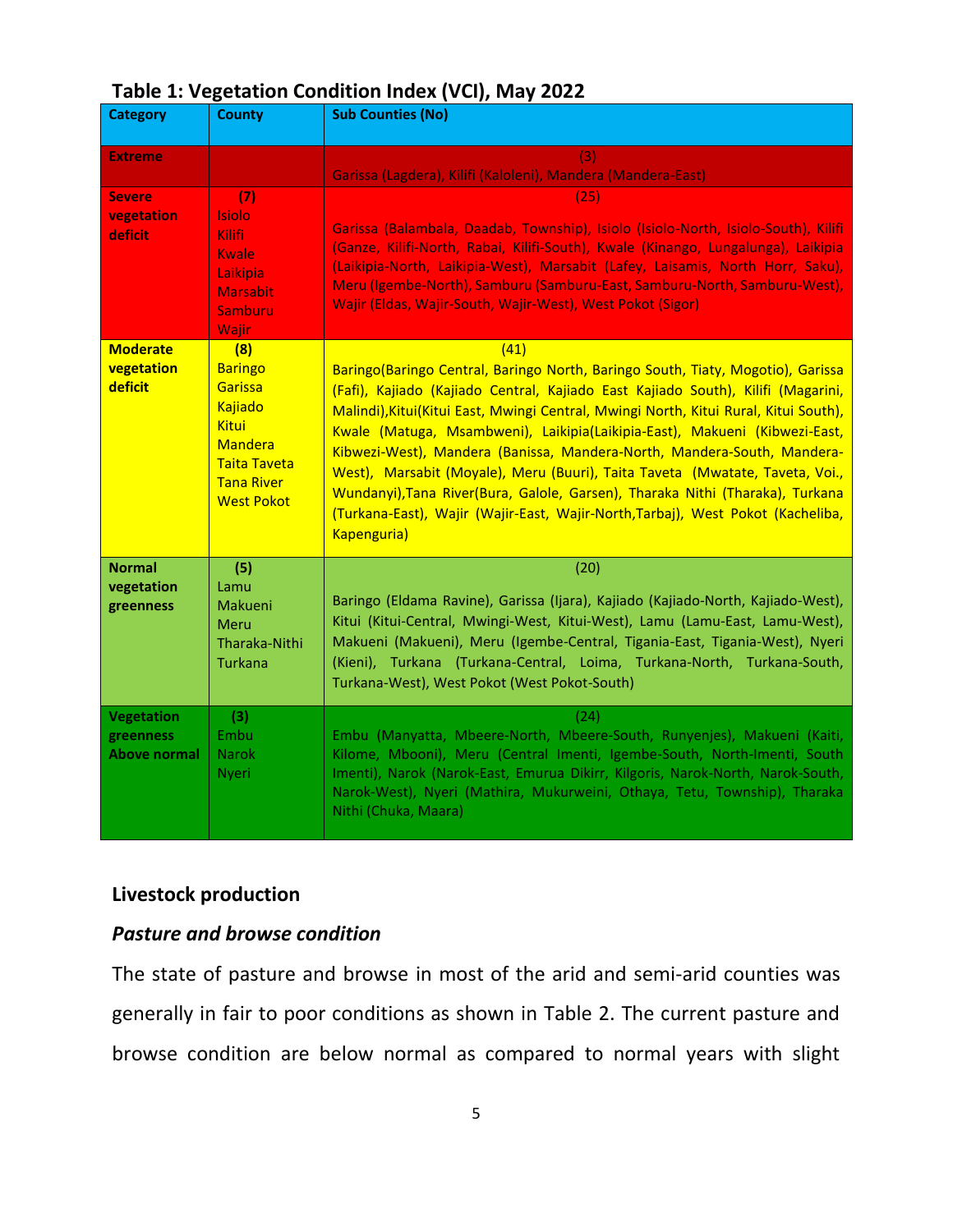improvement recorded as compared to the previous month due to minimal showers of rains received during the May onset which led to little regeneration of pasture and browse. The condition would not last for long due to high concentration of livestock in the grazing areas.

| <b>Pasture condition</b> |                     |      | <b>Browse condition</b> |                     |         |  |
|--------------------------|---------------------|------|-------------------------|---------------------|---------|--|
| Poor                     | <b>Fair</b>         | Good | <b>Poor</b>             | Fair                | Good    |  |
| Garissa                  | <b>Baringo</b>      | Lamu | <b>Isiolo</b>           | <b>Baringo</b>      | Lamu    |  |
| <b>Isiolo</b>            | Embu                |      | <b>Mandera</b>          | Embu                | Makueni |  |
| Laikipia                 | Kajiado             |      | <b>Marsabit</b>         | Garissa             |         |  |
| Mandera                  | Kilifi              |      | <b>Nyeri</b>            | Kajiado             |         |  |
| <b>Marsabit</b>          | Kitui               |      | Wajir                   | Kilifi              |         |  |
| <b>Nyeri</b>             | Kwale               |      |                         | Kitui               |         |  |
| Wajir                    | Makueni             |      |                         | Kwale               |         |  |
|                          | Meru                |      |                         | Laikipia            |         |  |
|                          | Narok               |      |                         | Meru                |         |  |
|                          | Samburu             |      |                         | <b>Narok</b>        |         |  |
|                          | <b>Taita Taveta</b> |      |                         | Samburu             |         |  |
|                          | <b>Tana River</b>   |      |                         | <b>Taita Taveta</b> |         |  |
|                          | Tharaka Nithi       |      |                         | <b>Tana River</b>   |         |  |
|                          | Turkana             |      |                         | Tharaka Nithi       |         |  |
|                          | <b>West Pokot</b>   |      |                         | <b>Turkana</b>      |         |  |
|                          |                     |      |                         | <b>West Pokot</b>   |         |  |

**Table 2.0: Pasture and browse condition, May 2022**

### *Livestock body condition*

The current livestock body condition displayed no major improvement as compared to previous month. Generally, the current body condition of most livestock is below normal in comparison to similar periods during a normal year. Consequently, most counties reported livestock body condition as fair to poor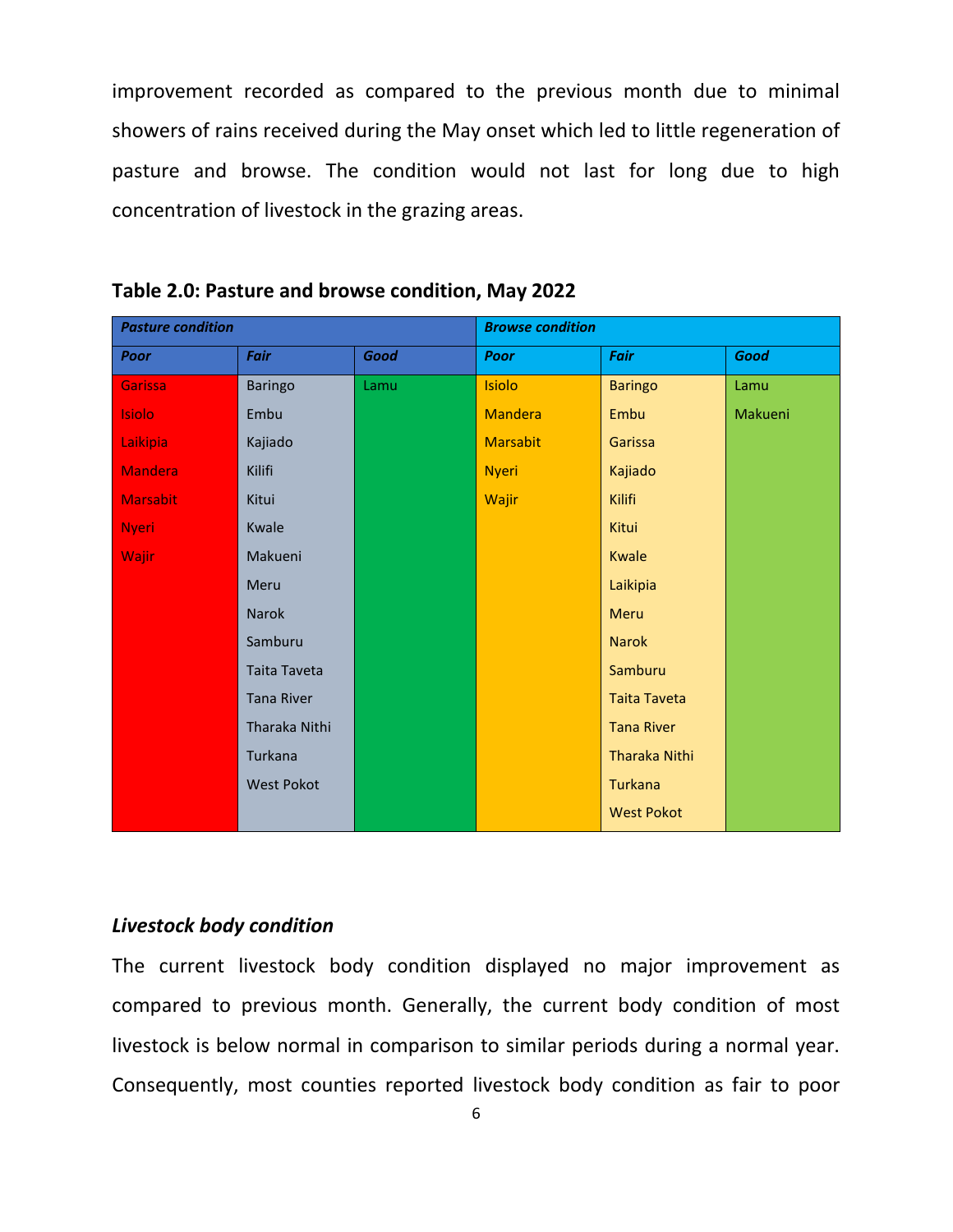conditions with exception of Makueni which reported good body condition while three counties (Kajiado, Lamu and West Pokot) reported good body conditions for the goat species as shown in Table 3. The fair to poor condition is as result of the poor performance of the 2021 short rains season and the minimal down pours of the MAM long rains season resulting to little or no regeneration of pasture and browse that has direct impact on livestock body condition.

| <b>Cattle</b>  |                   |         | <b>Goats</b>    |                      |                   |  |  |
|----------------|-------------------|---------|-----------------|----------------------|-------------------|--|--|
| Poor           | <b>Fair</b>       | Good    | <b>Poor</b>     | <b>Fair</b>          | Good              |  |  |
| <b>Baringo</b> | Embu              | Makueni | <b>Baringo</b>  | Embu                 | Kajiado           |  |  |
| Garissa        | Kajiado           |         | <b>Isiolo</b>   | Garissa              | Lamu              |  |  |
| <b>Isiolo</b>  | Kilifi            |         | <b>Mandera</b>  | Kilifi               | Makueni           |  |  |
| Laikipia       | Kitui             |         | <b>Marsabit</b> | Kitui                | <b>West Pokot</b> |  |  |
| Mandera        | Kwale             |         |                 | <b>Kwale</b>         |                   |  |  |
| Marsabit       | Lamu              |         |                 | Laikipia             |                   |  |  |
| <b>Nyeri</b>   | Meru North        |         |                 | <b>Meru North</b>    |                   |  |  |
| Samburu        | Narok             |         |                 | <b>Narok</b>         |                   |  |  |
| Wajir          | Taita taveta      |         |                 | <b>Nyeri</b>         |                   |  |  |
|                | <b>Tana River</b> |         |                 | Samburu              |                   |  |  |
|                | Tharaka Nithi     |         |                 | Taita taveta         |                   |  |  |
|                | Turkana           |         |                 | <b>Tana River</b>    |                   |  |  |
|                | <b>West Pokot</b> |         |                 | <b>Tharaka Nithi</b> |                   |  |  |
|                |                   |         |                 | <b>Turkana</b>       |                   |  |  |
|                |                   |         |                 | Wajir                |                   |  |  |

## **Table 3.0: Livestock body condition, May 2022**

#### **Milk production**

Milk production was on a stable trend as compared to the previous month in most of the counties. The below normal milk production is attributed to the poor rainfall performance for the previous OND rains season, the late onset and minimal showers during this month of May and persistent dry spell being experienced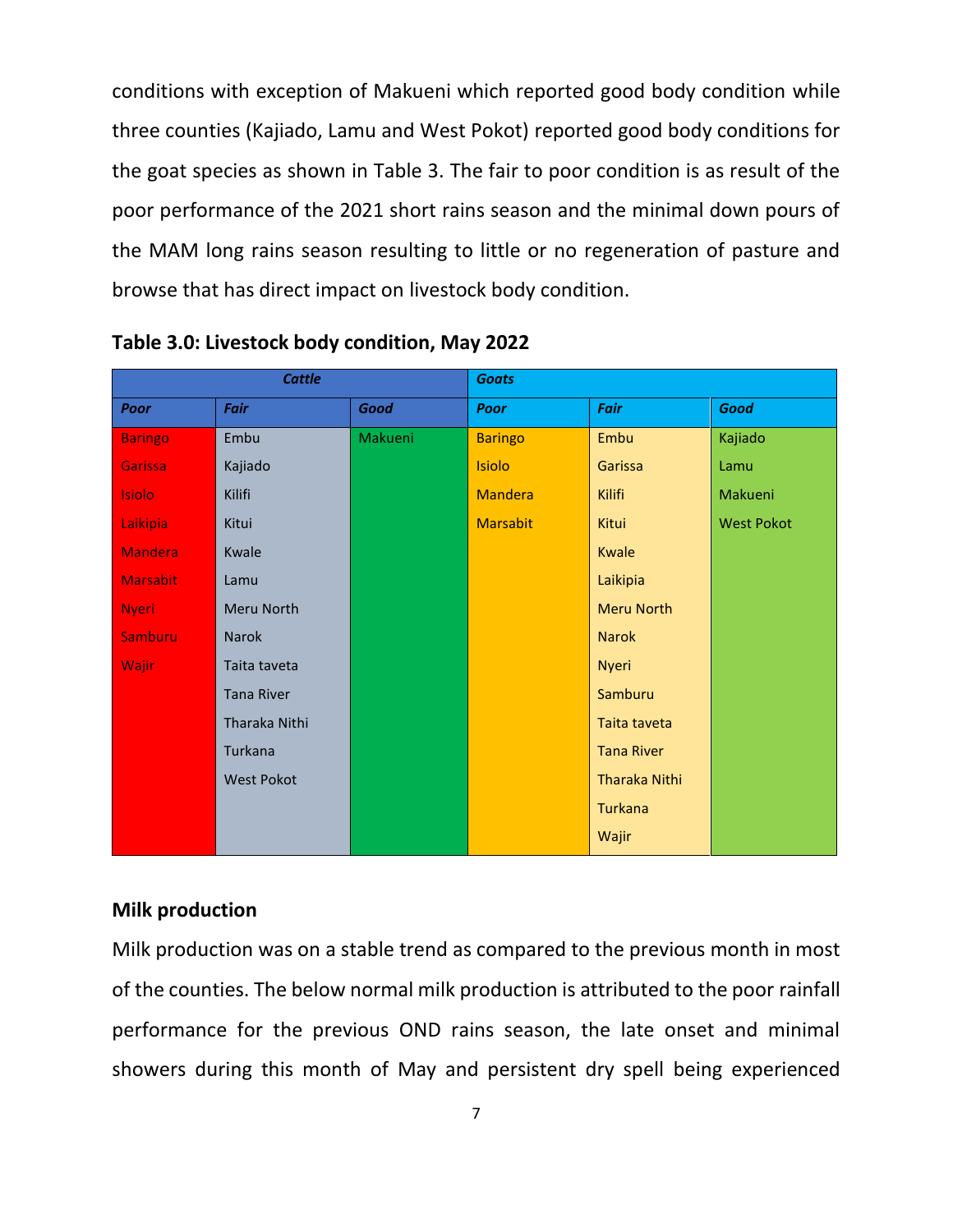across the ASAL region. The current milk production status is below average as compared to normal year. Milk production trends in the 23 ASAL counties is presented in table 4.0.

| <b>Indicator</b>  | <b>Current status</b> |                   |                     | <b>Trend</b>      |                |                      |
|-------------------|-----------------------|-------------------|---------------------|-------------------|----------------|----------------------|
|                   | <b>Above LTA</b>      | <b>At LTA</b>     | <b>Below LTA</b>    | <b>Improving</b>  | <b>Stable</b>  | <b>Worsening</b>     |
| <b>Milk</b>       | Garissa               | <b>Narok</b>      | <b>Baringo</b>      | <b>Baringo</b>    | Makueni        | <b>Garissa</b>       |
| <b>Production</b> | Makueni               | <b>Tana River</b> | Embu                | Embu              | <b>Narok</b>   | <b>Isiolo</b>        |
|                   | Tharaka Nithi         |                   | Isiolo              | Kajiado           | Samburu        | <b>Kilifi</b>        |
|                   |                       |                   | Kajiado             | Kitui             | <b>Turkana</b> | <b>Kwale</b>         |
|                   |                       |                   | <b>Kilifi</b>       | Lamu              | Mandera        | <b>Marsabit</b>      |
|                   |                       |                   | <b>Kitui</b>        | Nyeri             |                | <b>Meru</b>          |
|                   |                       |                   | <b>Kwale</b>        | <b>Tana River</b> |                | <b>Taita Taveta</b>  |
|                   |                       |                   | Laikipia            | Wajir             |                | <b>Tharaka Nithi</b> |
|                   |                       |                   | Lamu                | <b>West Pokot</b> |                |                      |
|                   |                       |                   | <b>Mandera</b>      |                   |                |                      |
|                   |                       |                   | <b>Marsabit</b>     |                   |                |                      |
|                   |                       |                   | <b>Meru</b>         |                   |                |                      |
|                   |                       |                   | <b>Nyeri</b>        |                   |                |                      |
|                   |                       |                   | <b>Samburu</b>      |                   |                |                      |
|                   |                       |                   | <b>Taita Taveta</b> |                   |                |                      |
|                   |                       |                   | <b>Turkana</b>      |                   |                |                      |
|                   |                       |                   | Wajir               |                   |                |                      |
|                   |                       |                   | <b>West Pokot</b>   |                   |                |                      |

**Table 4.0: Milk production, May 2022**

## *Cattle prices*

In majority of the counties, cattle prices in the month of May remained stable compared to the previous month owing mainly to the poor body condition as illustrated in Table 5. The current cattle prices are below normal in most of the counties in comparison to similar periods during a normal year. However; Embu,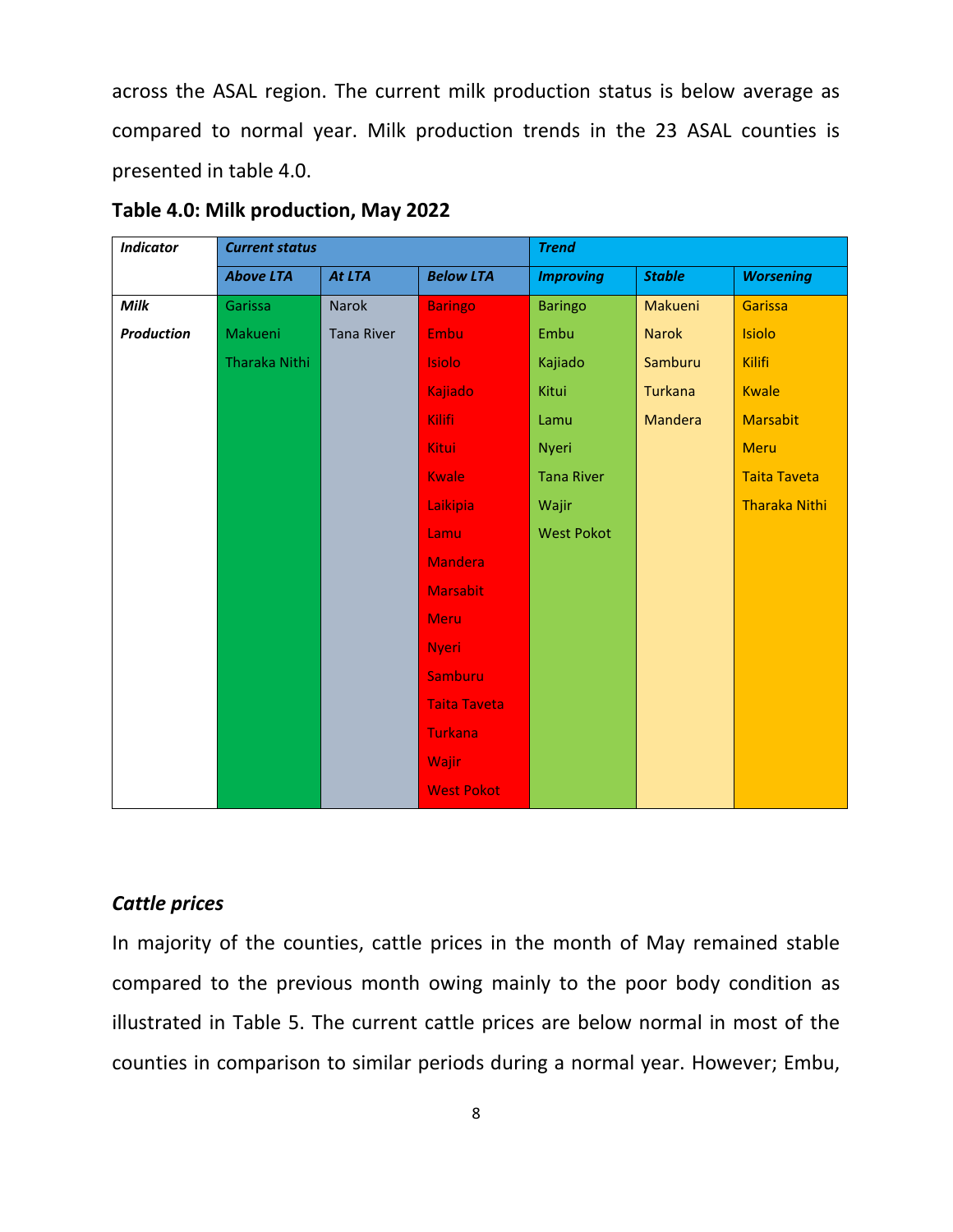Kajiado, Kitui, Lamu, Makueni, Meru, Narok, Tana-River, Tharaka Nithi and West-Pokot reported above normal LTA due to increased demand of livestock market as compared to low supply. Eight counties reported an improving trend in prices whereas five counties reported a worsening trend as illustrated in Table 5.

| <b>Indicator</b> |                   | <b>Current status</b> |                          | <b>Trend</b>         |                     |                  |  |
|------------------|-------------------|-----------------------|--------------------------|----------------------|---------------------|------------------|--|
|                  | <b>Above LTA</b>  | At LTA                | <b>Below LTA</b>         | <b>Improving</b>     | <b>Stable</b>       | <b>Worsening</b> |  |
|                  |                   |                       |                          |                      |                     |                  |  |
| Cattle           | Embu              | <b>Baringo</b>        | Kilifi.                  | <b>Baringo</b>       | Garissa             | Embu             |  |
| <b>Prices</b>    | Kajiado           | Garissa               | <b>Kwale</b><br>Laikipia | Kitui                | Kajiado             | <b>Isiolo</b>    |  |
|                  | <b>Kitui</b>      | <b>Isiolo</b>         | <b>Mandera</b>           | Kwale                | Kilifi              | Lamu             |  |
|                  | Lamu              |                       | <b>Marsabit</b>          | Mandera              | Makueni             | <b>Meru</b>      |  |
|                  | Makueni           |                       | <b>Nyeri</b><br>Samburu  | <b>Marsabit</b>      | <b>Nyeri</b>        | <b>Narok</b>     |  |
|                  | Meru              |                       | <b>Taita Taveta</b>      | <b>Tharaka Nithi</b> | Samburu             | Laikipia         |  |
|                  | <b>Narok</b>      |                       | <b>Turkana</b><br>Wajir  | <b>Turkana</b>       | <b>Taita Taveta</b> |                  |  |
|                  | <b>Tana River</b> |                       |                          |                      |                     |                  |  |
|                  | Tharaka Nithi     |                       |                          | Wajir                | <b>Tana River</b>   |                  |  |
|                  | <b>West Pokot</b> |                       |                          |                      | <b>West Pokot</b>   |                  |  |

| Table 5.0: Cattle prices, May 2022 |  |  |  |
|------------------------------------|--|--|--|
|------------------------------------|--|--|--|

# *Goat prices*

Goat prices in majority of the ASAL counties were above LTA. The trend was however stable and improving owing to low number of goats available for sell in the market except for Embu, Makueni, Meru, Narok counties which reported a worsening trend.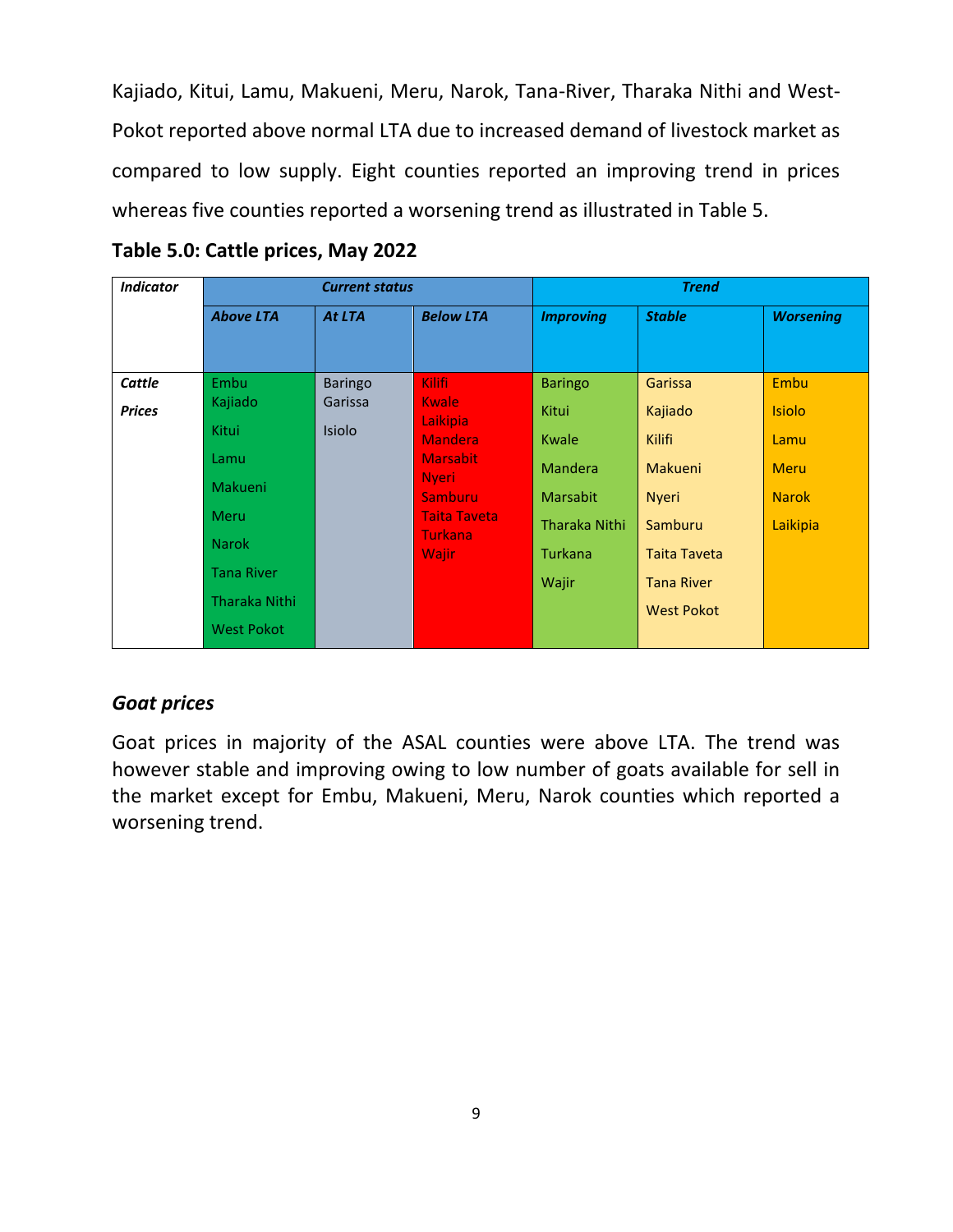| <b>Indicator</b>   |                   | <b>Current status</b> |                  |                   | <b>Trend</b>        |                  |
|--------------------|-------------------|-----------------------|------------------|-------------------|---------------------|------------------|
|                    | <b>Above LTA</b>  | <b>At LTA</b>         | <b>Below LTA</b> | <b>Improving</b>  | <b>Stable</b>       | <b>Worsening</b> |
| <b>Goat Prices</b> | Embu              | Isiolo                | <b>Baringo</b>   | Garissa           | <b>Baringo</b>      | Embu             |
|                    | Kajiado           | Taita Taveta          | <b>Garissa</b>   | Kwale             | <b>Isiolo</b>       | <b>Makueni</b>   |
|                    | Kilifi            | <b>West Pokot</b>     | <b>Mandera</b>   | Laikipia          | Kajiado             | <b>Meru</b>      |
|                    | <b>Kitui</b>      |                       | <b>Marsabit</b>  | Mandera           | <b>Kilifi</b>       | <b>Narok</b>     |
|                    | Kwale             |                       | <b>Nveri</b>     | Marsabit          | Kitui               |                  |
|                    | Laikipia          |                       | <b>Samburu</b>   | <b>Tana River</b> | Lamu                |                  |
|                    | Lamu              |                       | <b>Turkana</b>   | Tharaka Nithi     | <b>Nyeri</b>        |                  |
|                    | Makueni           |                       | Wajir            | Turkana           | Samburu             |                  |
|                    | <b>Meru</b>       |                       |                  | Wajir             | <b>Taita Taveta</b> |                  |
|                    | <b>Narok</b>      |                       |                  |                   | <b>West Pokot</b>   |                  |
|                    | <b>Tana River</b> |                       |                  |                   |                     |                  |
|                    | Tharaka Nithi     |                       |                  |                   |                     |                  |

# **Table 6.0: Goat prices, April 2022**

# *Livestock Mortality*

Drought conditions have persisted in ASAL counties following failed multiple successive rain seasons. Parts of some counties including Garissa, Wajir, Marsabit, Isiolo and Mandera have had at least 3 failed rain seasons. This has led to conditions of severe to vegetation deficit coupled with challenged access to water. These have led to increased trekking distances to water points and grazing sites for livestock leading to worsening livestock body condition scores and leading to mortality attributable to drought effects. The livestock mortalities reported in Samburu, Mandera, Isiolo, Lamu, Marsabit and Garissa. There is need to purposely support both commercial and emergency livestock offtake across the ASALs in the face of an elevated level of risk following the failed MAM 2022 season and the forecast poor OND 2022 season prospects.

The livestock mortalities reported in Samburu (16.90%), Mandera (11.30%), Isiolo (8.01%), Lamu (7.63%), Marsabit (7.4%) and Garissa (6.8%).

The reported livestock mortalities for Wajir County (5.33%) are likely to increase as the drought situation assumes a worsening trend. Kajiado, Embu, Kwale, Kitui,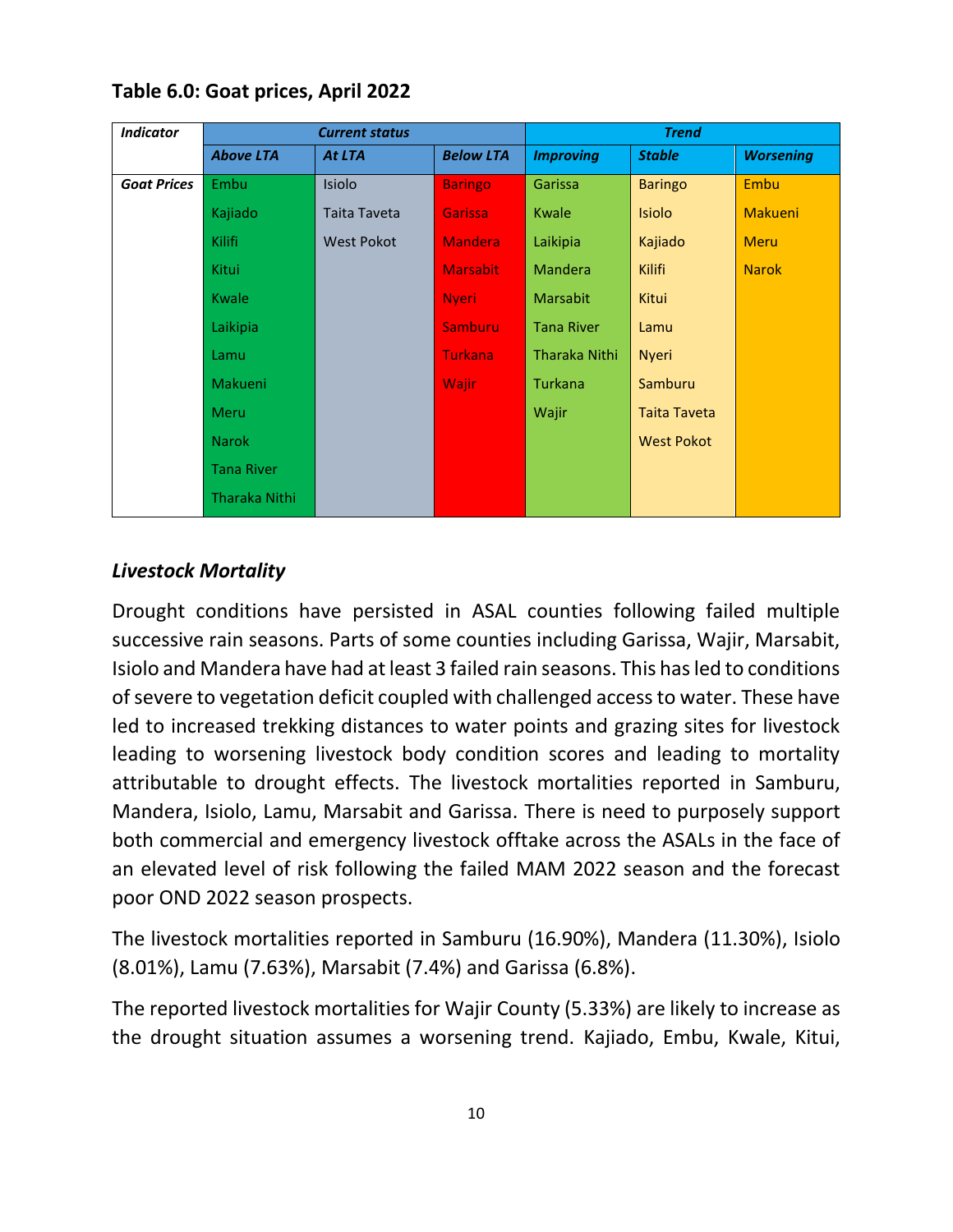Makueni, Narok, Taita Taveta and Tharaka Nithi did not report any livestock mortalities attributable to drought related.

The counties of Kilifi, West Pokot, Turkana, Laikipia, Meru, Tana River, Baringo, Nyeri and Meru reported livestock mortalities within county herds ranging from 0.01% in Baringo to 1.5% in Kilifi. In Meru and Nyeri, most mortalities are from immigrant livestock from Isiolo, Marsabit and Wajir Counties.

The reported mortalities as updated by the counties as at the end of May 2022 are presented in the following table;

| N<br>0. | <b>County</b> |                | <b>Cattle Mortality</b> |                         |                  | <b>Sheep/Goat Mortality</b> |           | <b>Camel Mortality</b> |             |           | <b>Overall</b><br>Rate (%) |
|---------|---------------|----------------|-------------------------|-------------------------|------------------|-----------------------------|-----------|------------------------|-------------|-----------|----------------------------|
|         |               | Populati       | <b>Deaths</b>           | Ra                      | <b>Populatio</b> | <b>Deaths</b>               | Rate      | Populati               | <b>Deat</b> | Rate      |                            |
|         |               | on             | (No.)                   | te                      | n (No.)          | (No.)                       | (%)       | on (No.)               | hs          | (%)       |                            |
|         |               | (No.)          |                         | (%)                     |                  |                             |           |                        | (No.)       |           |                            |
| 1.      | Samburu       | 369,399        | 152,561                 | 41.                     | 1,477,906        | 112,501                     | 7.61      | 54,063                 | 967         | 1.79      | 16.90                      |
|         |               |                |                         | 30                      |                  |                             |           |                        |             |           |                            |
| 2.      | Mandera       | 863,625        | 138,213                 | 16.                     | 4,579,722        | 558,752                     | 12.2      | 1,016,79               | 32,5        | 3.1       | 11.30                      |
|         |               |                |                         | $\pmb{0}$               |                  |                             |           | 0                      | 20          |           |                            |
| 3.      | Isiolo        | 274,055        | 19,000                  | 6.9                     | 2,209,532        | 24,800                      | $1.1\,$   | 307,011                | 30          | 0.01      | 8.01                       |
| 4.      | Lamu          | 105,054        | 8,900                   | 8.4                     | 66,420           | 4,200                       | 6.3       | $\mathbf 0$            | $\mathbf 0$ | $\pmb{0}$ | 7.63                       |
| 5.      | Marsabit      | 509227         | 33,105                  | 6.5                     | 4,569,647        | 580,300                     | 12.7      | 791,029                | 23,7        | 3.0       | 7.4                        |
|         |               |                |                         |                         |                  |                             |           |                        | $00\,$      |           |                            |
| 6.      | Garissa       | 1,322,54       | 264,508                 | 2.0                     | 4,002,922        | 120,100                     | 3.0       | 450,000                | 9,00        | 2.0       | 6.8                        |
|         |               | $\pmb{0}$      |                         |                         |                  |                             |           |                        | $\pmb{0}$   |           |                            |
| 7.      | Wajir         | 893,040        | 114,785                 | 12.                     | 5,422,324        | 102,780                     | 1.89      | 1,184,08               | 13,3        | 1.13      | 5.33                       |
|         |               |                |                         | 85                      |                  |                             |           | 3                      | 89          |           |                            |
| 8.      | Kilifi        | 210,513        | 9,500                   | 4.5                     | 244,242          | $\pmb{0}$                   | $\pmb{0}$ | 37,564                 | $\pmb{0}$   | $\pmb{0}$ | $1.5\,$                    |
| 9.      | Nyeri         | 66,000         | 33                      | 0.0                     | 180,000          | 90                          | 0.05      | 0                      | 123         | 0.05      | 0.05                       |
|         |               |                |                         | 5                       |                  |                             |           |                        |             |           |                            |
|         | Nyeri*        | 6,000          | 300                     | 3.0                     | 4,000            | 120                         | 3.0       | 0                      | 420         | 3.0       | 3.0                        |
| 10.     | West          | 593032         | 4,621                   | $\mathbf{1}$            | 1,214,285        | 924                         | 0.08      | 10,500                 | 0           | $\pmb{0}$ | 0.3                        |
|         | Pokot         |                |                         |                         |                  |                             |           |                        |             |           |                            |
| 11.     | Turkana       | 3,143,44       | 1,332                   | 0.0                     | 13,559,89        | 29,589                      | 0.22      | 949,649                | 185         | 0.02      | 0.17                       |
|         |               | $\overline{2}$ |                         | $\overline{4}$          | $\overline{2}$   |                             |           |                        |             |           |                            |
| 12.     | Laikipia      | 68,800         | 4,500                   | 0.0                     | 211,920          | 9,800                       | 0.05      | $\pmb{0}$              | 0           | $\pmb{0}$ | < 0.1                      |
|         |               |                |                         | $\overline{7}$          |                  |                             |           |                        |             |           |                            |
| 13.     | Meru          | 291,156        | 72                      | 0.0                     | 369429           | 15                          | $\pmb{0}$ | 4026                   | $\mathbf 0$ | $\pmb{0}$ | < 0.1                      |
|         | North         |                |                         | $\overline{2}$          |                  |                             |           |                        |             |           |                            |
| 14.     | Tana          | 475,398        | 20,825                  | 0.0                     | 1,097,208        | 33,450                      | 0.03      | 67,950                 | 546         | 0.01      | 0.03                       |
|         | River         |                |                         | $\overline{\mathbf{4}}$ |                  |                             |           |                        |             |           |                            |
| 15.     | Baringo       | 518,982        | 29                      | $\mathbf 0$             | 1,500,453        | 88                          | $\pmb{0}$ | 13,451                 | $\pmb{0}$   | $\pmb{0}$ | 0.01                       |
| 16.     | Kajiado       | 786,082        | $\pmb{0}$               | 0                       | 2,425,957        | $\pmb{0}$                   | $\pmb{0}$ | 2,550                  | 0           | 0         | $\pmb{0}$                  |

**Table: Reported Drought Related Livestock Mortalities**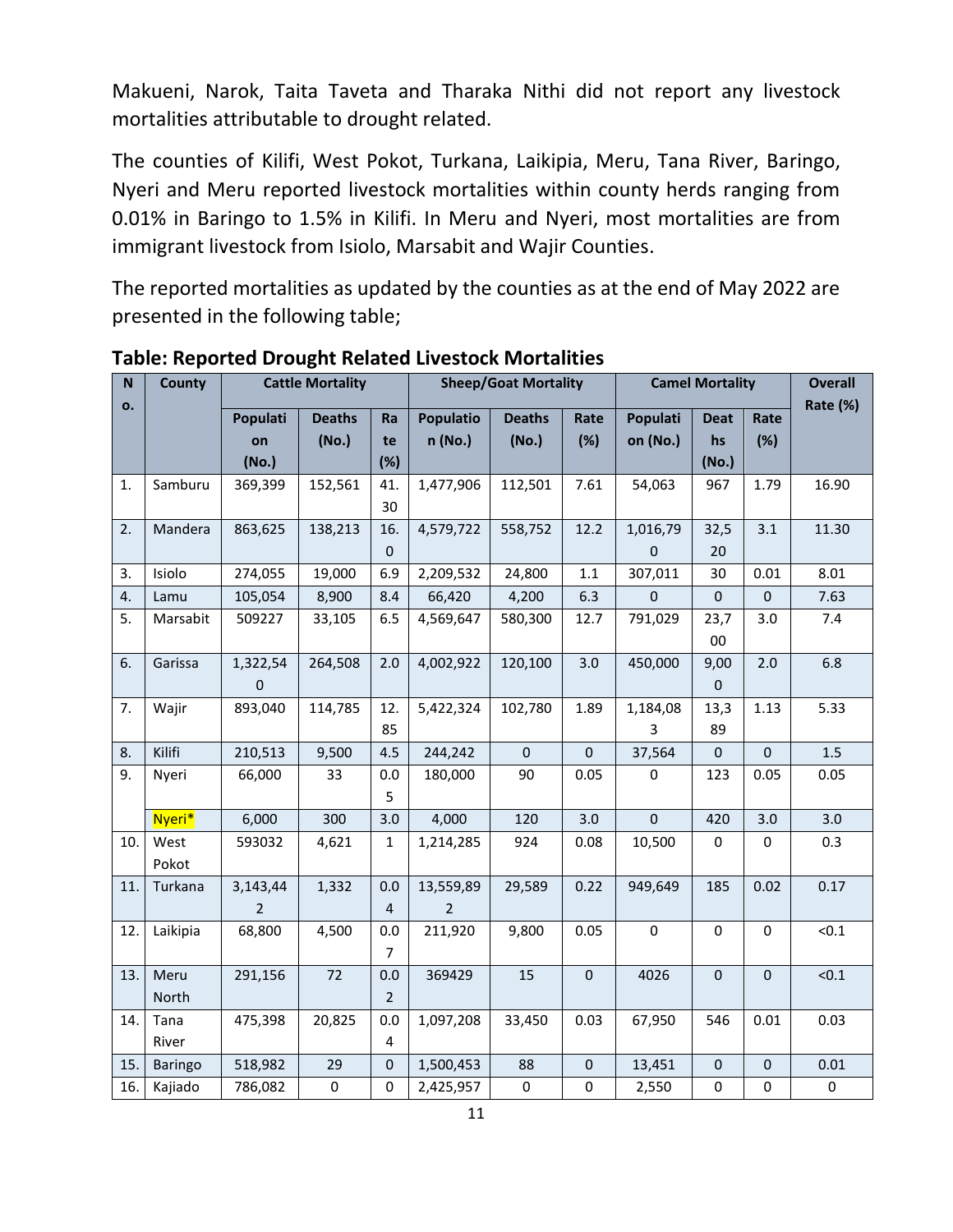| 17. | Embu          | 151739   | 0            | $\Omega$ | 280938    | $\mathbf 0$  | 0            | 0           | 0        | $\mathbf 0$ | $\mathbf 0$ |
|-----|---------------|----------|--------------|----------|-----------|--------------|--------------|-------------|----------|-------------|-------------|
| 18. | Kwale         | 243,862  | 0            | 0        | 456,221   | 0            | 0            | 0           | 0        | 0           | 0           |
| 19. | Kitui         | 324,351  | $\mathbf{0}$ | 0        | 1,476,390 | $\mathbf{0}$ | $\mathbf{0}$ | $\mathbf 0$ | 0        | 0           | $\mathbf 0$ |
| 20. | Makueni       | 251, 385 | 0            | 0        | 982,888   | 0            | $\Omega$     | $\Omega$    | 0        | 0           | 0           |
| 21. | <b>Narok</b>  | 1,488,91 | $\mathbf{0}$ | 0        | 3,619,387 | $\Omega$     | $\Omega$     | $\Omega$    | $\Omega$ | $\Omega$    | $\Omega$    |
|     |               | 1        |              |          |           |              |              |             |          |             |             |
| 22. | Taita         | 144,700  | 0            | 0        | 232,300   | 0            | 0            | 2,480       | 0        | 0           | 0           |
|     | Taveta        |          |              |          |           |              |              |             |          |             |             |
| 23. | Tharaka       | 162,984  | $\mathbf 0$  | 0        | 297,634   | $\mathbf{0}$ | $\Omega$     | $\Omega$    | 0        | $\Omega$    | $\mathbf 0$ |
|     | Nithi         |          |              |          |           |              |              |             |          |             |             |
|     | <b>TOTALS</b> | 13,012,8 | 772,284      | 5.9      | 50,481,61 | 1,577,50     | 3.12         | 4,891,14    | 80,8     | 1.65        | 3.55        |
|     |               | 92       |              | 3        |           | 9            |              | 6           | 80       |             |             |

#### *NB:*

• *Nyeri \* data on immigrant herds present in the county.*

• *A zero means there was no reportage and not necessarily absence of mortalities*

#### **Crop production**

In the Coast Marginal Agricultural (CMA) counties, the crop condition is poor with most counties reporting withering of crops, with the surviving ones at podding and tussling stage. In the South East Marginal Agriculture (SEMA) counties there are different outputs but majorly its plant growth at knee high stage. In Kwale and Lamu planting and weeding is ongoing same as in Tharaka Nithi. In both SEMA and CMA, season failure has been experienced with less area planted and the lands abandoned or left open for grazing, this is attributed by stressed moisture in May and poor performance of the 2022 long rains season couple with late onset and early cessation and failure of the previous season.

#### *Maize prices*

In all counties, the price of maize was at a stable or worsening trend in April as compared to the previous month, these is as a result of the dry spell experienced in the countries from last year failure of OND rain seasons and the late onset of MAM rain seasons as demonstrated in Table 7, the current maize prices are above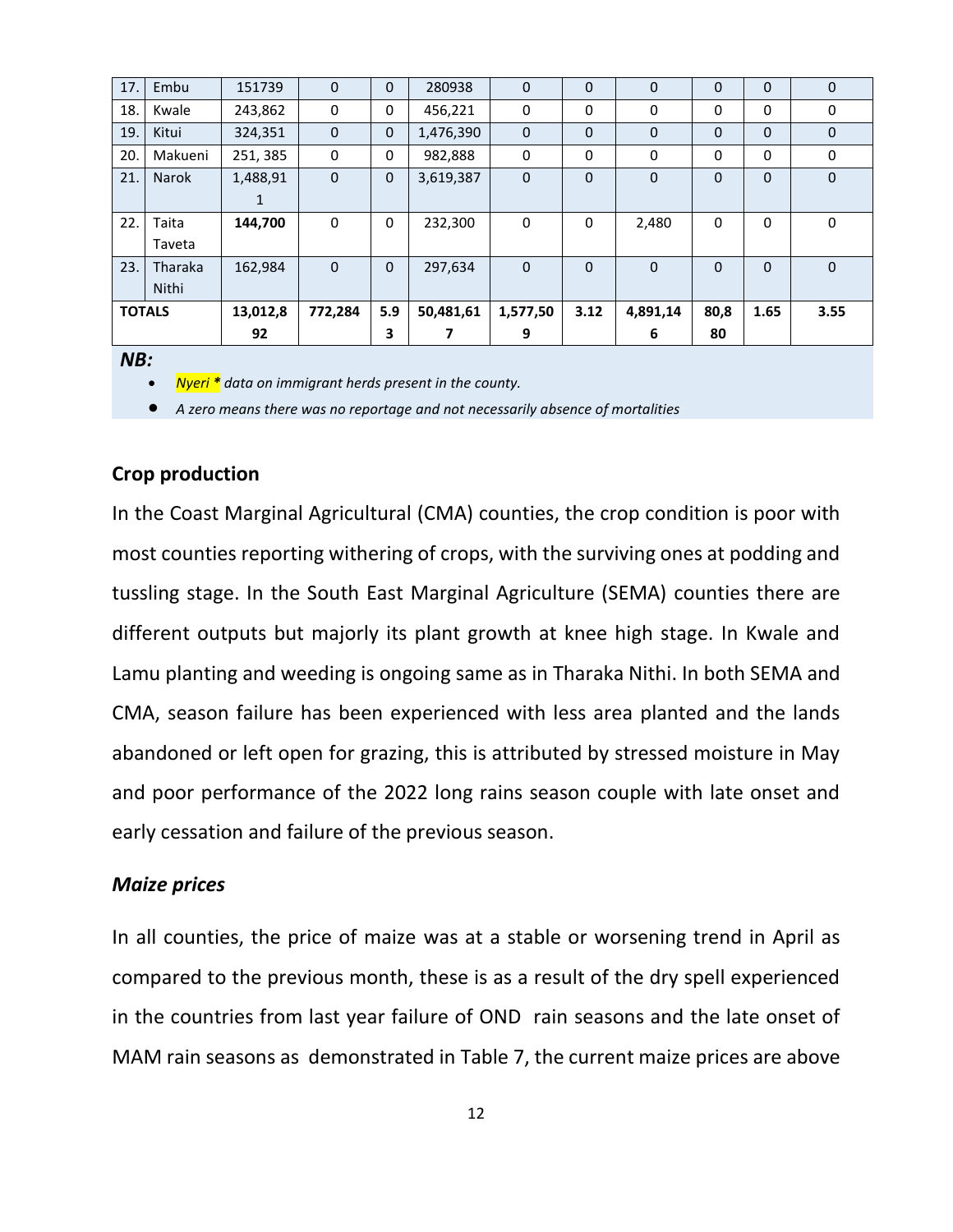LTA and on increasing trend as compared to the previous month due to depletion of stocks that has resulted to increase in maize prices.

| <b>Indicator</b> | <b>Current status</b> |                |                  | <b>Trend</b>     |                      |                   |  |
|------------------|-----------------------|----------------|------------------|------------------|----------------------|-------------------|--|
|                  | <b>Above LTA</b>      | At/close<br>to | <b>Below LTA</b> | <b>Improving</b> | <b>Stable</b>        | <b>Worsening</b>  |  |
|                  |                       | <b>LTA</b>     |                  |                  |                      |                   |  |
| <b>Maize</b>     | <b>Baringo</b>        | Lamu           |                  |                  | Garissa              | <b>Baringo</b>    |  |
| <b>Prices</b>    | Garissa               |                |                  |                  | Kajiado              | Embu              |  |
|                  | Embu                  |                |                  |                  | Lamu                 | Isiolo            |  |
|                  | Isiolo                |                |                  |                  | Mandera              | <b>Kilifi</b>     |  |
|                  | Kajiado               |                |                  |                  | Nyeri                | Kitui             |  |
|                  | <b>Kilifi</b>         |                |                  |                  | <b>Tharaka Nithi</b> | <b>Kwale</b>      |  |
|                  | <b>Kitui</b>          |                |                  |                  | Wajir                | Laikipia          |  |
|                  | <b>Kwale</b>          |                |                  |                  |                      | Makueni           |  |
|                  | Laikipia              |                |                  |                  |                      | <b>Marsabit</b>   |  |
|                  | Makueni               |                |                  |                  |                      | Meru              |  |
|                  | Mandera               |                |                  |                  |                      | <b>Narok</b>      |  |
|                  | <b>Marsabit</b>       |                |                  |                  |                      | Samburu           |  |
|                  | Meru                  |                |                  |                  |                      | Taita Taveta      |  |
|                  | <b>Narok</b>          |                |                  |                  |                      | <b>Tana River</b> |  |
|                  | <b>Nyeri</b>          |                |                  |                  |                      | <b>Turkana</b>    |  |
|                  | <b>Samburu</b>        |                |                  |                  |                      | <b>West Pokot</b> |  |
|                  | <b>Taita-Taveta</b>   |                |                  |                  |                      |                   |  |
|                  | <b>Tana River</b>     |                |                  |                  |                      |                   |  |
|                  | <b>Tharaka Nithi</b>  |                |                  |                  |                      |                   |  |
|                  | <b>Turkana</b>        |                |                  |                  |                      |                   |  |
|                  | Wajir                 |                |                  |                  |                      |                   |  |
|                  | <b>West Pokot</b>     |                |                  |                  |                      |                   |  |

**Table 7.0: Maize prices, May 2022**

# **WATER ACCESS**

# *Access to water for households*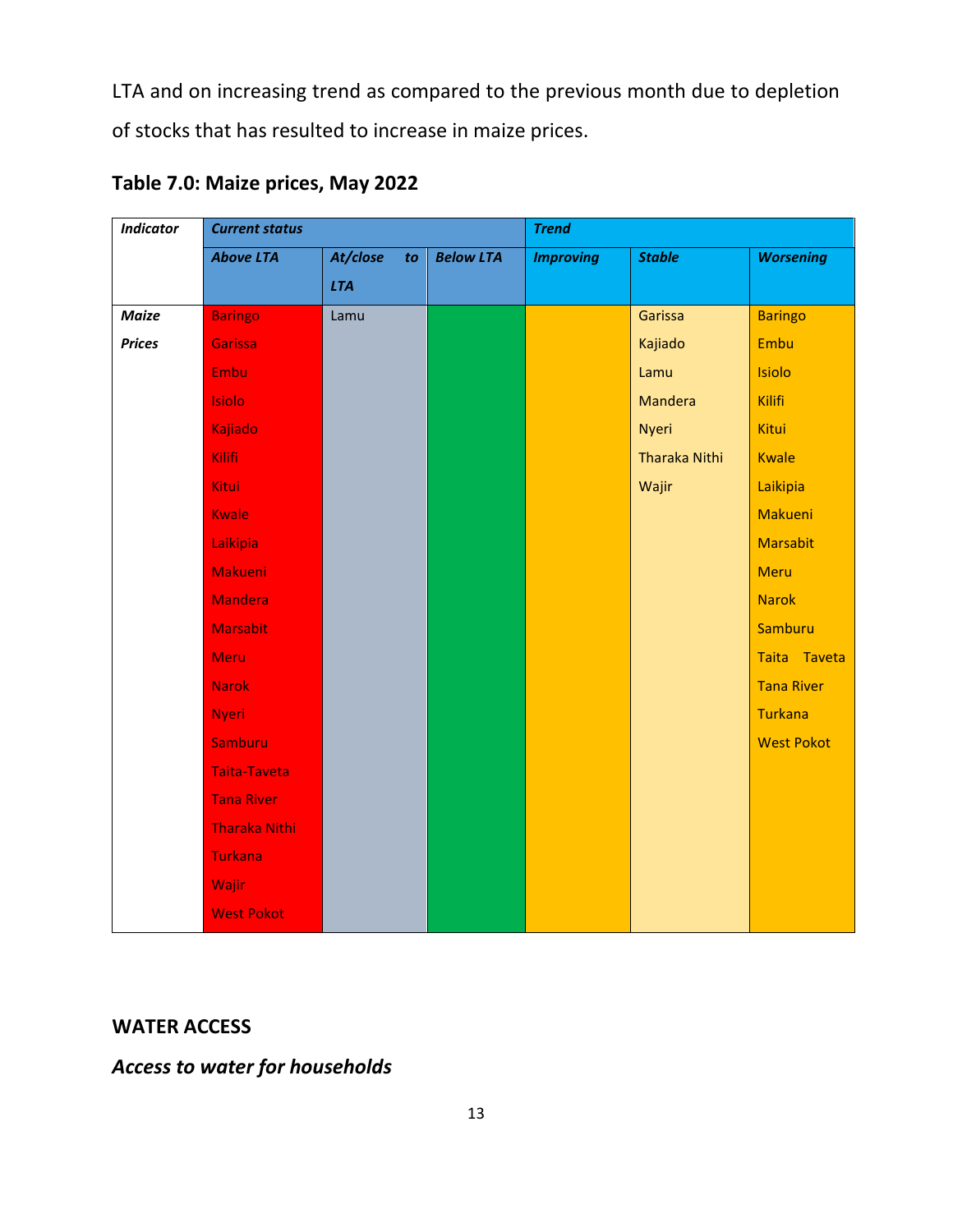In comparison to the long-term average, 17 counties distances to water for households is currently above the LTA. In comparison with the previous month, there is decrease and increase in distance to household water source. The poor rainfall performance of long rains is the reason behind the above LTA trekking distances. The trend in distances walked by households to access water is provided in Table 8.

| <b>Indicator</b> |                     | <b>Current status</b> |                      |                   | <b>Trend</b>  |                      |  |  |
|------------------|---------------------|-----------------------|----------------------|-------------------|---------------|----------------------|--|--|
|                  | <b>Above LTA</b>    | At LTA                | <b>Below LTA</b>     | <b>Improving</b>  | <b>Stable</b> | <b>Worsening</b>     |  |  |
| <b>Distance</b>  | <b>Embu</b>         | Kitui                 | <b>Baringo</b>       | <b>Baringo</b>    | Kilifi        | Embu                 |  |  |
| from             | Garissa             | Samburu               | <b>Tharaka Nithi</b> | Kitui             | Meru          | Garissa              |  |  |
| households       | <b>Isiolo</b>       | Turkana               |                      | Kwale             |               | <b>Isiolo</b>        |  |  |
| to main          | Kajiado             |                       |                      | Lamu              |               | Kajiado              |  |  |
| water            | <b>Kilifi</b>       |                       |                      | Mandera           |               | <b>Makueni</b>       |  |  |
| sources          | Kwale               |                       |                      | <b>Narok</b>      |               | <b>Marsabit</b>      |  |  |
|                  | Lamu                |                       |                      | Samburu           |               | <b>Nyeri</b>         |  |  |
|                  | <b>Makueni</b>      |                       |                      | <b>Turkana</b>    |               | <b>Taita Taveta</b>  |  |  |
|                  | <b>Mandera</b>      |                       |                      | Wajir             |               | <b>Tana River</b>    |  |  |
|                  | <b>Marsabit</b>     |                       |                      | <b>West Pokot</b> |               | <b>Tharaka Nithi</b> |  |  |
|                  | <b>Meru</b>         |                       |                      |                   |               |                      |  |  |
|                  | <b>Narok</b>        |                       |                      |                   |               |                      |  |  |
|                  | <b>Nyeri</b>        |                       |                      |                   |               |                      |  |  |
|                  | <b>Taita Taveta</b> |                       |                      |                   |               |                      |  |  |
|                  | <b>Tana River</b>   |                       |                      |                   |               |                      |  |  |
|                  | Wajir               |                       |                      |                   |               |                      |  |  |
|                  | <b>West Pokot</b>   |                       |                      |                   |               |                      |  |  |

**Table 8.0: Distance from households to main water sources, May 2022**

*Access to water for livestock*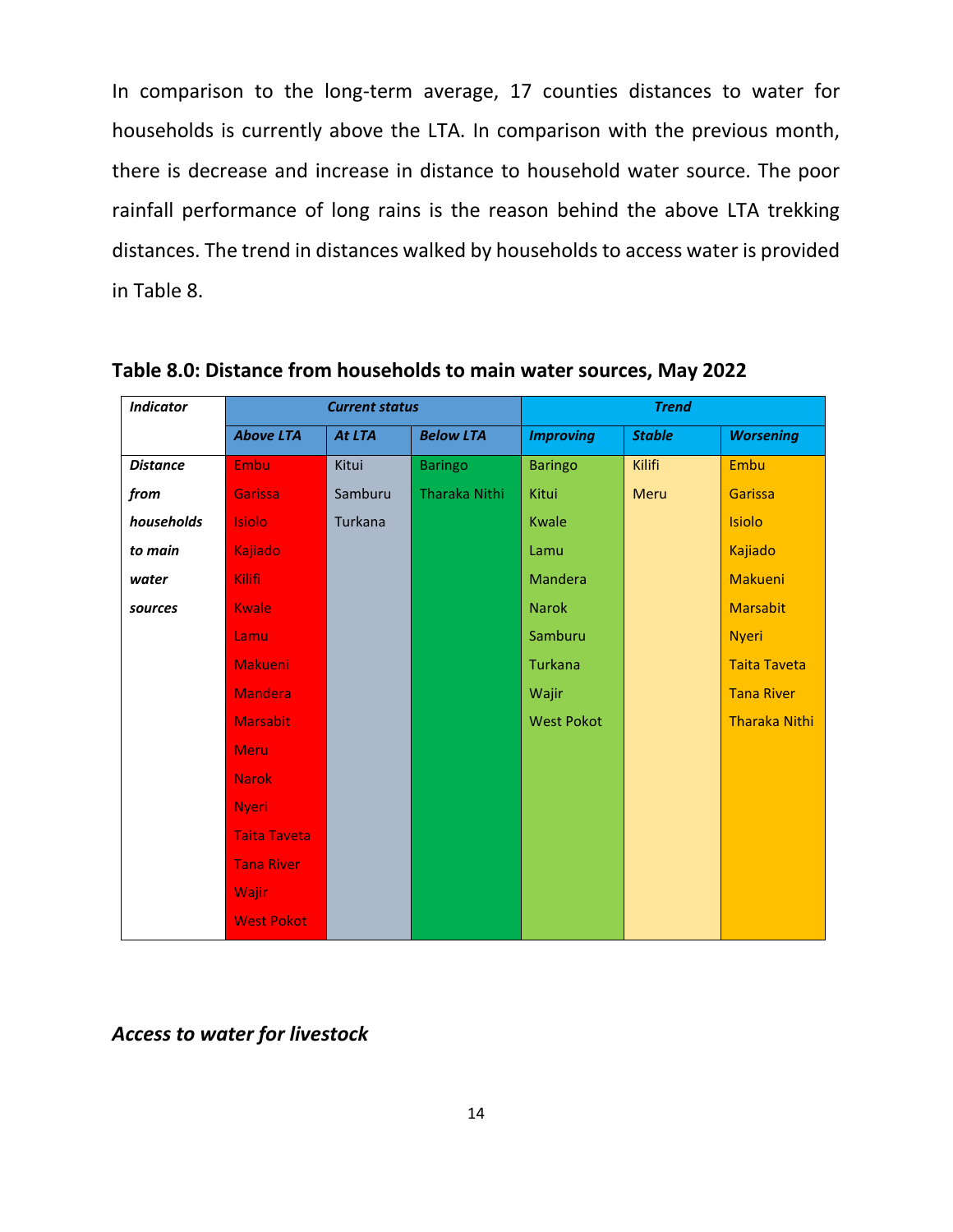The trend in the distance trekked by livestock in search of water is presented in Table 9. Compared with the previous month, the current trekking distance to water source from grazing areas is worsening across most of the counties. 82 percent of counties livestock trekking distance to water point is above LTA in ASALs with most counties being at worsening trend as shown in table 9.0.

| <b>Indicator</b>     | <b>Current status</b> |               |                  | <b>Trend</b>      |                   |                     |  |
|----------------------|-----------------------|---------------|------------------|-------------------|-------------------|---------------------|--|
|                      | <b>Above LTA</b>      | <b>At LTA</b> | <b>Below LTA</b> | <b>Improving</b>  | <b>Stable</b>     | <b>Worsening</b>    |  |
| <b>Distance from</b> | Embu                  | Wajir         | <b>Baringo</b>   | <b>Baringo</b>    | Isiolo            | Embu                |  |
| livestock            | <b>Garissa</b>        |               | Lamu             | <b>Kwale</b>      | Kitui             | <b>Garissa</b>      |  |
| grazing area to      | Isiolo                |               | Tharaka Nithi    | Lamu              | Marsabit          | Kajiado             |  |
| main water           | Kajiado               |               |                  | Mandera           | Meru              | Kilifi              |  |
| sources              | <b>Kilifi</b>         |               |                  | <b>Narok</b>      | <b>Tana River</b> | <b>Makueni</b>      |  |
|                      | <b>Kitui</b>          |               |                  | Turkana           | <b>Tharaka</b>    | <b>Nyeri</b>        |  |
|                      | <b>Kwale</b>          |               |                  | <b>West Pokot</b> | Nithi             | Samburu             |  |
|                      | <b>Makueni</b>        |               |                  |                   | Wajir             | <b>Taita Taveta</b> |  |
|                      | <b>Mandera</b>        |               |                  |                   |                   |                     |  |
|                      | <b>Marsabit</b>       |               |                  |                   |                   |                     |  |
|                      | <b>Meru</b>           |               |                  |                   |                   |                     |  |
|                      | <b>Narok</b>          |               |                  |                   |                   |                     |  |
|                      | <b>Nyeri</b>          |               |                  |                   |                   |                     |  |
|                      | <b>Samburu</b>        |               |                  |                   |                   |                     |  |
|                      | <b>Taita Taveta</b>   |               |                  |                   |                   |                     |  |
|                      | <b>Tana River</b>     |               |                  |                   |                   |                     |  |
|                      | <b>Turkana</b>        |               |                  |                   |                   |                     |  |
|                      | <b>West Pokot</b>     |               |                  |                   |                   |                     |  |

| Table 9.0: Distance from livestock grazing area to main water sources, May 2022 |  |  |  |  |  |
|---------------------------------------------------------------------------------|--|--|--|--|--|
|---------------------------------------------------------------------------------|--|--|--|--|--|

### **Terms of trade**

Table 10 shows the trends in terms of trade (ToT) between the relative price of goats and maize in ASAL counties. In most counties, ToT values are below the longterm average (LTA). The TOT is at a worsening trend as it is displaying worsening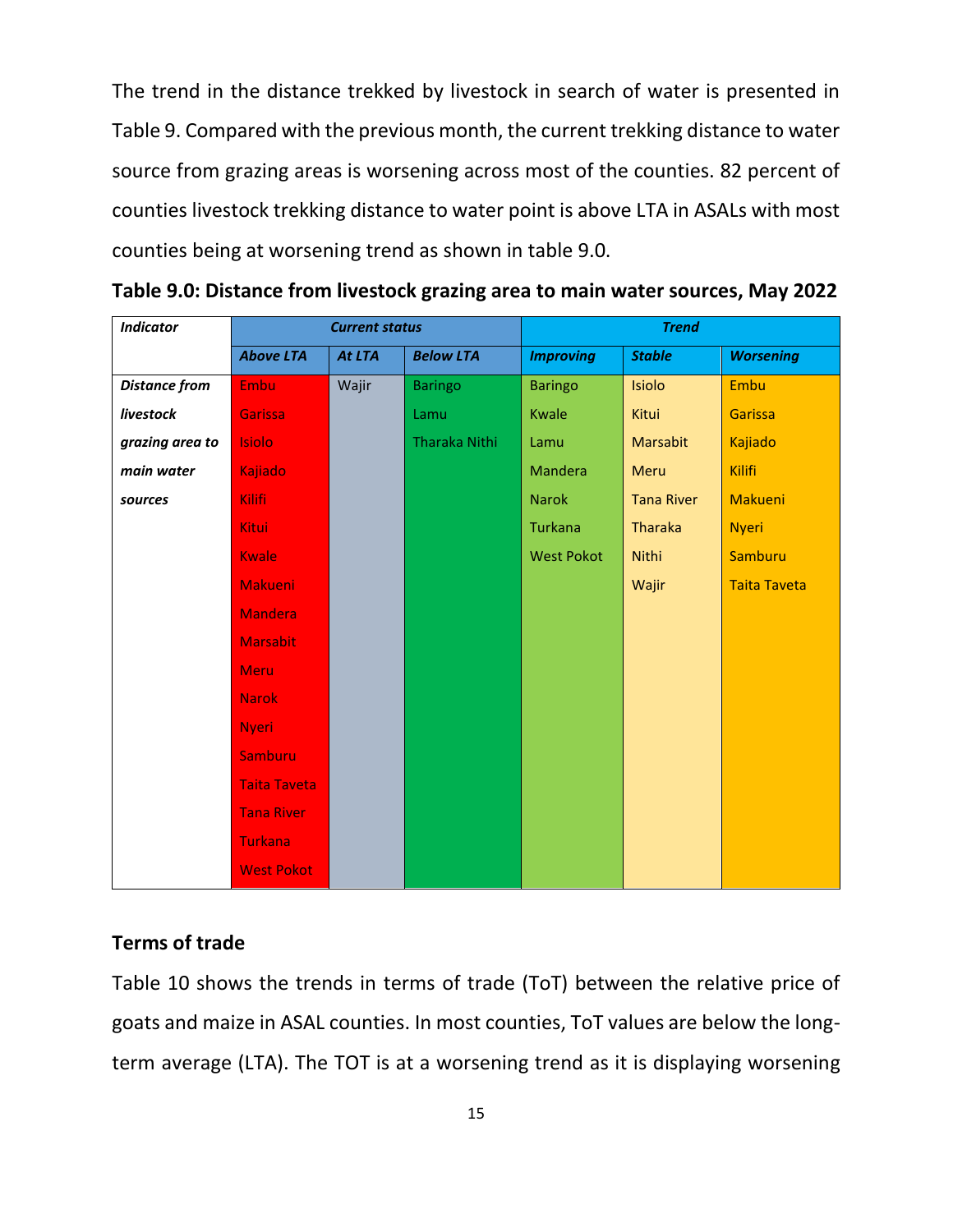conditions in most counties. The worsening trend is as a result of stable goat prices while maize prices has increased and thus lowering the purchasing power among pastoralists.

| <b>Indicator</b>   | <b>Current status</b> |                   |                      | <b>Trend</b>     |                |                      |  |  |  |
|--------------------|-----------------------|-------------------|----------------------|------------------|----------------|----------------------|--|--|--|
|                    | <b>Above LTA</b>      | At LTA            | <b>Below LTA</b>     | <b>Improving</b> | <b>Stable</b>  | <b>Worsening</b>     |  |  |  |
| of<br><b>Terms</b> | Kajiado               | Kilifi            | <b>Baringo</b>       | Garissa          | Lamu           | <b>Baringo</b>       |  |  |  |
| trade (ToT)        | Lamu                  | <b>Tana River</b> | Embu                 | Mandera          | <b>Nyeri</b>   | Embu                 |  |  |  |
|                    |                       |                   | <b>Garissa</b>       | Marsabit         | <b>Turkana</b> | Isiolo               |  |  |  |
|                    |                       |                   | <b>Isiolo</b>        | Wajir            |                | Kajiado              |  |  |  |
|                    |                       |                   | Kitui                |                  |                | <b>Kilifi</b>        |  |  |  |
|                    |                       |                   | Kwale                |                  |                | Kitui                |  |  |  |
|                    |                       |                   | Makueni              |                  |                | <b>Kwale</b>         |  |  |  |
|                    |                       |                   | <b>Mandera</b>       |                  |                | <b>Makueni</b>       |  |  |  |
|                    |                       |                   | <b>Marsabit</b>      |                  |                | <b>Meru</b>          |  |  |  |
|                    |                       |                   | <b>Meru</b>          |                  |                | <b>Narok</b>         |  |  |  |
|                    |                       |                   | <b>Narok</b>         |                  |                | <b>Samburu</b>       |  |  |  |
|                    |                       |                   | <b>Nyeri</b>         |                  |                | <b>Taita Taveta</b>  |  |  |  |
|                    |                       |                   | Samburu              |                  |                | <b>Tana River</b>    |  |  |  |
|                    |                       |                   | <b>Taita Taveta</b>  |                  |                | <b>Tharaka Nithi</b> |  |  |  |
|                    |                       |                   | <b>Tharaka Nithi</b> |                  |                | <b>West Pokot</b>    |  |  |  |
|                    |                       |                   | <b>Turkana</b>       |                  |                |                      |  |  |  |
|                    |                       |                   | Wajir                |                  |                |                      |  |  |  |
|                    |                       |                   | <b>West Pokot</b>    |                  |                |                      |  |  |  |

**Table 10.0: Terms of trade, May 2022**

#### **Health and nutrition**

Table 11 shows the trend in the proportion of children at risk of malnutrition (MUAC) across the ASAL counties. The trend of MUAC has either improved or deteriorated in a number of counties as compared to the previous month,with most counties recording a stable trend. Baringo, Kajiado, Kitui, Mandera, Marsabit,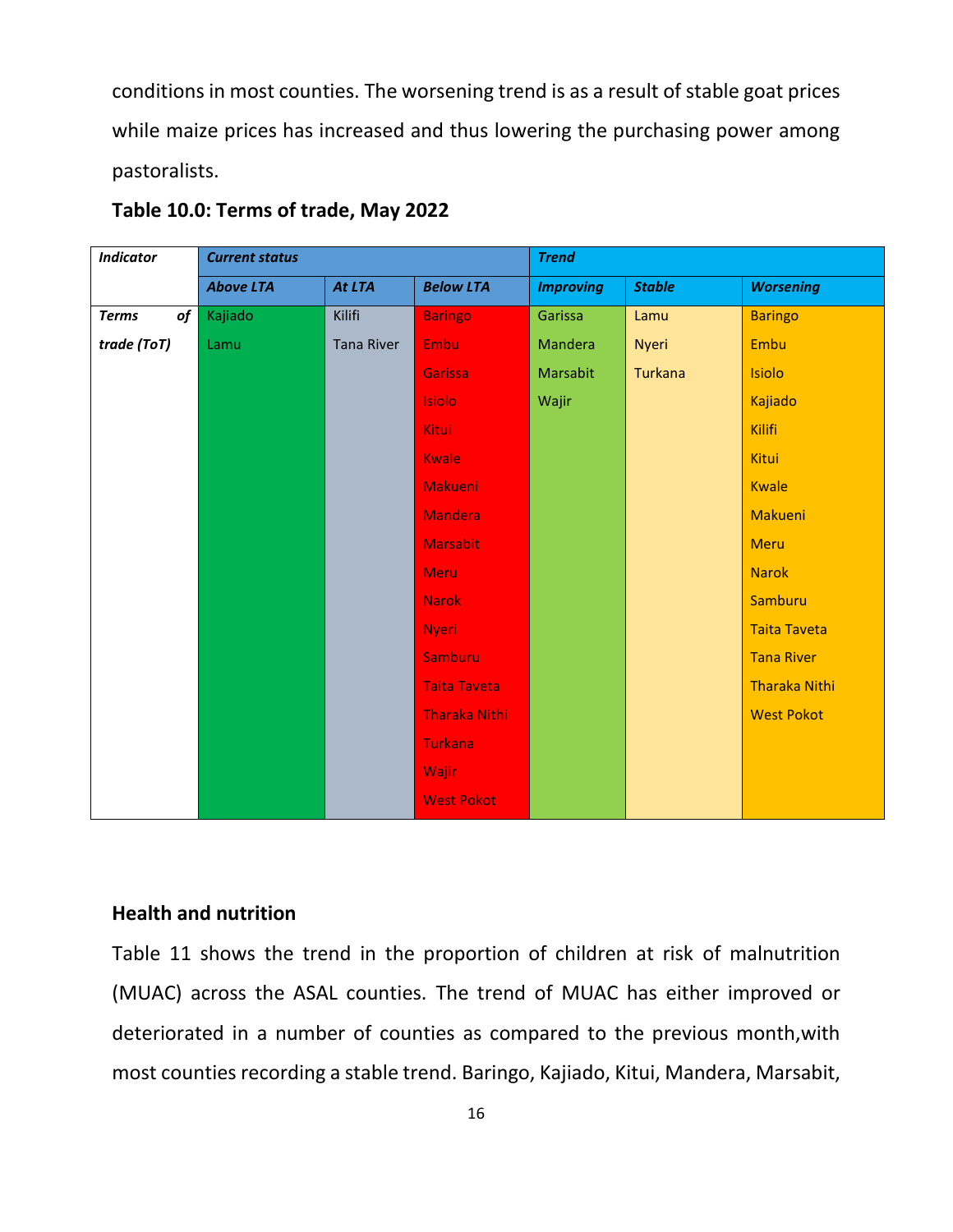Samburu, Tana River, Tharaka Nithi and Wajir have MUAC above long-term average. The observed above long-term negative trend in malnutrition of the nine counties was mostly attributed to the continued reduced milk consumption at household level due to decrease in milk production as well as poor dietary diversity, poor child feeding practices and reduced food intake at household level. Kajiado, Makueni, Meru, Tana River, Tharaka-Nithi and Turkana counties reported worsening trend as shown in table 11.0 that requires close monitoring. Garissa, Mandera, Meru, Narok, Nyeri, Samburu and Wajir counties recorded an improvement in trend in the month under review.

| <b>Indicator</b> | <b>Current status</b> |              |                  | <b>Trend</b>     |                   |                   |  |
|------------------|-----------------------|--------------|------------------|------------------|-------------------|-------------------|--|
|                  | <b>Above LTA</b>      | At LTA       | <b>Below LTA</b> | <b>Improving</b> | <b>Stable</b>     | <b>Worsening</b>  |  |
|                  | <b>Baringo</b>        | Kilifi       | Embu             | Garissa          | <b>Baringo</b>    | Kajiado           |  |
|                  | Kajiado               | Taita Taveta | Garissa          | <b>Mandera</b>   | Embu              | <b>Makueni</b>    |  |
| <b>MUAC</b>      | <b>Kitui</b>          |              | <b>Isiolo</b>    | Meru             | Garissa           | <b>Tana River</b> |  |
|                  | <b>Mandera</b>        |              | Kwale            | <b>Narok</b>     | <b>Isiolo</b>     | Tharaka-          |  |
|                  | <b>Marsabit</b>       |              | Lamu             | Nyeri            | Kilifi            | <b>Nithi</b>      |  |
|                  | <b>Samburu</b>        |              | Makueni          | Samburu          | Kitui             | <b>Turkana</b>    |  |
|                  | <b>Tana River</b>     |              | Meru             | Wajir            | Kwale             |                   |  |
|                  | <b>Tharaka Nithi</b>  |              | <b>Narok</b>     |                  | Lamu              |                   |  |
|                  | <b>Wajir</b>          |              | <b>Nyeri</b>     |                  | <b>Marsabit</b>   |                   |  |
|                  |                       |              | Turkana          |                  | Taita-Taveta      |                   |  |
|                  |                       |              | West-Pokot       |                  | <b>West Pokot</b> |                   |  |
|                  |                       |              |                  |                  |                   |                   |  |

**Table 11.0: Children at risk of malnutrition (MUAC), May 2022**

#### **Drought phase classification**

Table 12 sums up the trends in drought phase classification as at end of May 2022. On the basis of the range of indicators monitored above, thirteen (13) counties; Embu, Garissa, Kilifi, Kitui, Kajiado, Kwale, Tana River, Taita-Taveta, Meru-North,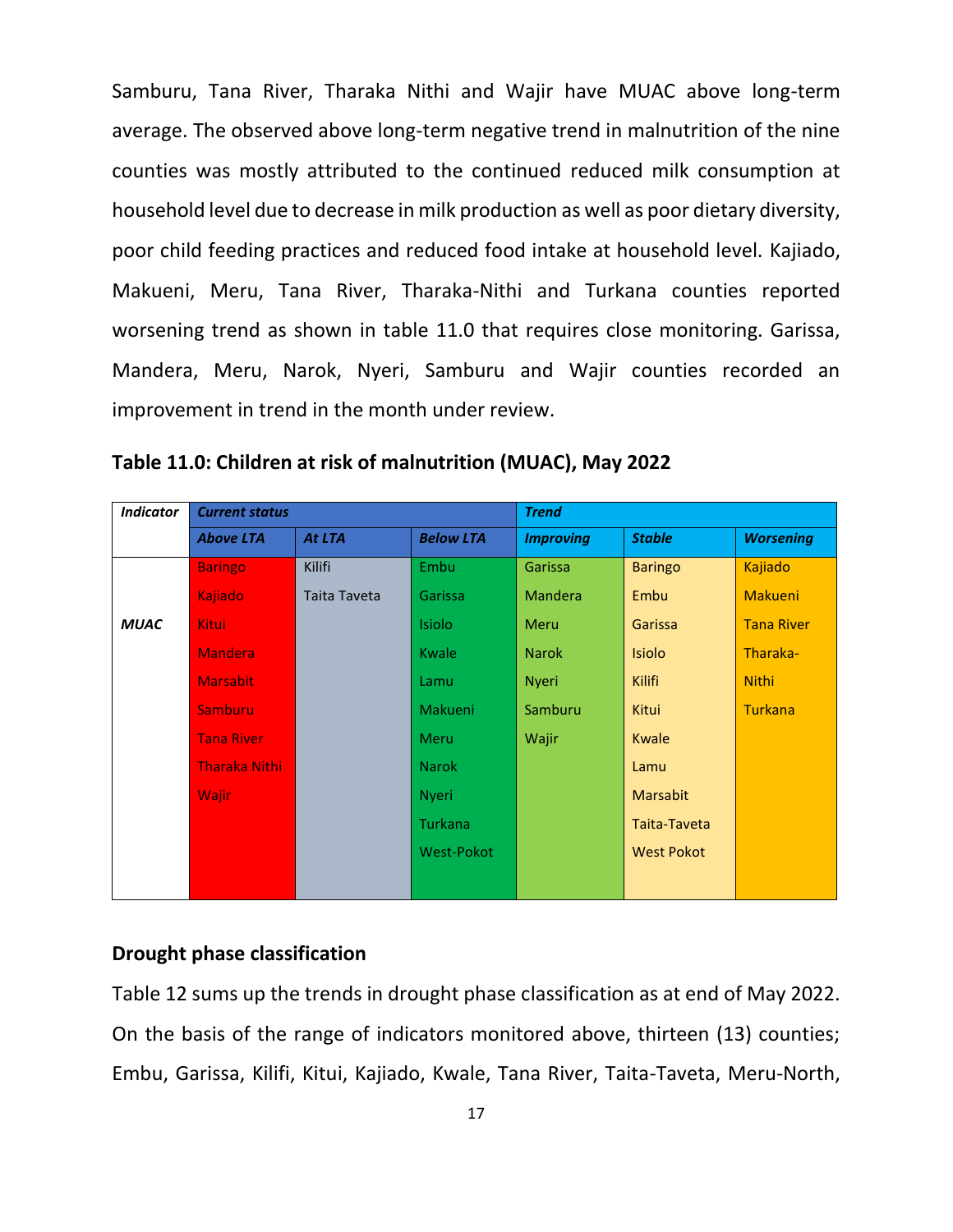Nyeri (Kieni), Turkana, Tharaka-Nithi and West-Pokot are in the alert drought phase while four (4) counties; Baringo, Lamu, Narok and Makueni are in the normal drought phase, whereas six (6) counties; Isiolo, Laikipia, Mandera, Marsabit, Samburu and Wajir are at an alarm phase. During the month under review, five (5) counties reported an improving trend, Six (6) counties recorded stable trend while twelve (12) counties reported a worsening trend.

| <b>Drought</b>  | <b>Trend</b>      |                 |                   |  |  |  |  |
|-----------------|-------------------|-----------------|-------------------|--|--|--|--|
| status          | <b>Improving</b>  | <b>Stable</b>   | <b>Worsening</b>  |  |  |  |  |
| <b>Normal</b>   | <b>Baringo</b>    | <b>Narok</b>    | Makueni           |  |  |  |  |
|                 | Lamu              |                 |                   |  |  |  |  |
| <b>Alert</b>    | Kilifi            | <b>Kwale</b>    | Embu (Mbeere)     |  |  |  |  |
|                 | <b>Turkana</b>    | Meru - North    | Garissa           |  |  |  |  |
|                 | <b>West-Pokot</b> |                 | Kajiado           |  |  |  |  |
|                 |                   |                 | Kitui             |  |  |  |  |
|                 |                   |                 | Nyeri (Kieni)     |  |  |  |  |
|                 |                   |                 | Taita-Taveta      |  |  |  |  |
|                 |                   |                 | Tharaka-Nithi     |  |  |  |  |
|                 |                   |                 | <b>Tana-River</b> |  |  |  |  |
| <b>Alarm</b>    |                   | <b>Mandera</b>  | Isiolo            |  |  |  |  |
|                 |                   | <b>Marsabit</b> | Laikipia          |  |  |  |  |
|                 |                   | Wajir           | Samburu           |  |  |  |  |
| <b>Recovery</b> |                   |                 |                   |  |  |  |  |
|                 |                   |                 |                   |  |  |  |  |

## **Table 12.0: Drought phase classification, May 2022**

## **Recommendations**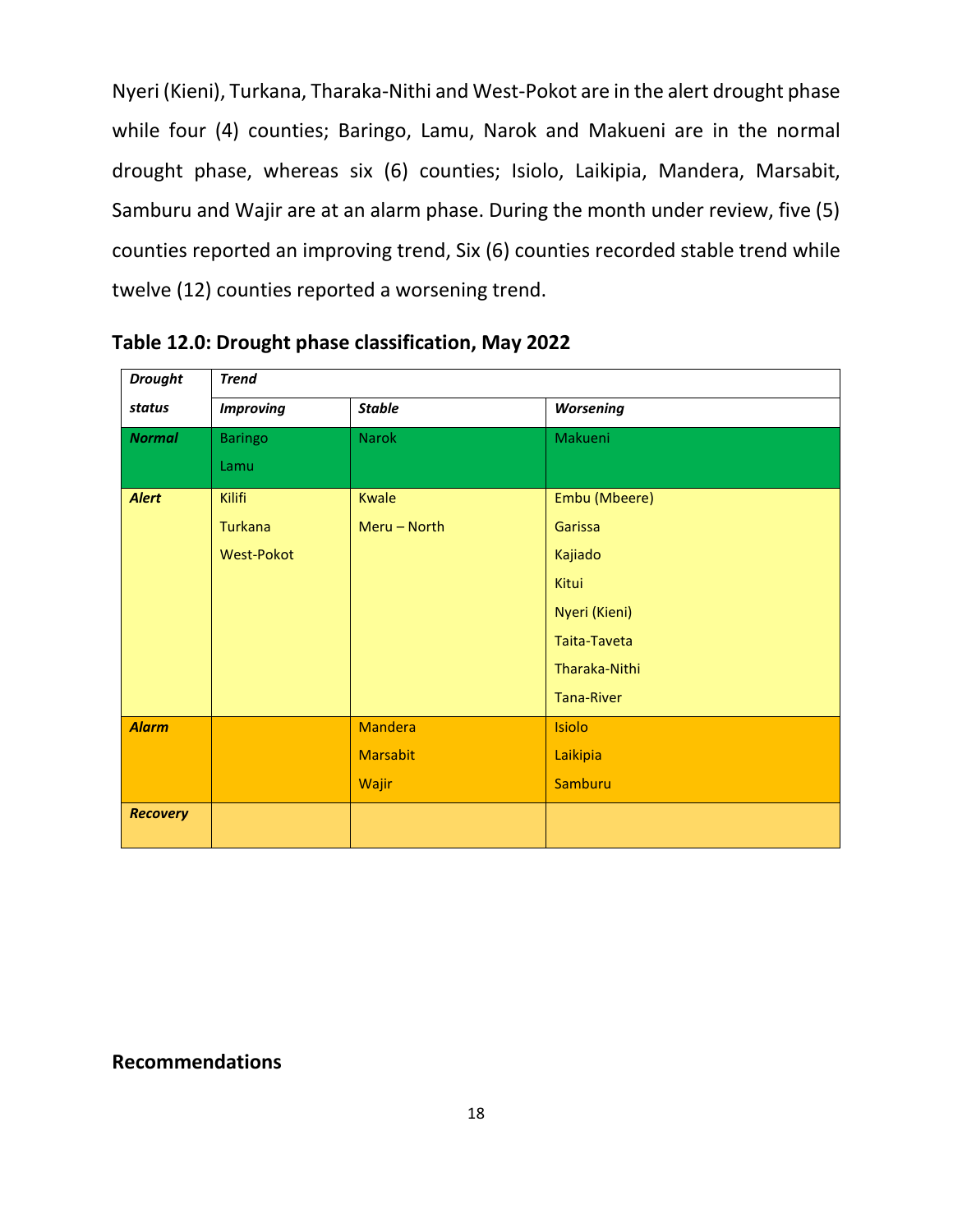# **Food and safety nets**

• Provision of food assistance and scaling up of cash transfers targeting households which are currently food insecure as a result of the prevailing drought stress.

## **Livestock sector**

- Provision of livestock feeds and supplements.
- Treatment and vaccination against emerging livestock diseases.
- Support for commercial and emergency livestock offtake

## **Water sector**

- Support water trucking interventions.
- Rehabilitation and maintenance of water facilities.
- Provision of fuel subsidies to motorized boreholes.
- Provision of fast-moving spare parts for strategic high convergence water facilities.
- Procurement and distribution of water storage tanks.

## **Health and nutrition sector**

- Support on hygiene and sanitation promotions.
- Provisions for severe acute malnutrition Ready to Use Therapeutic Food (RUTF).
- Supplies for moderate acute malnutrition Ready to Use Supplementary Food (RUSF).
- Support establishment of stabilization centres for acute malnutrition cases
- Support for mass screening and integrated health outreaches
- Support for food safety monitroing

## **Education sector**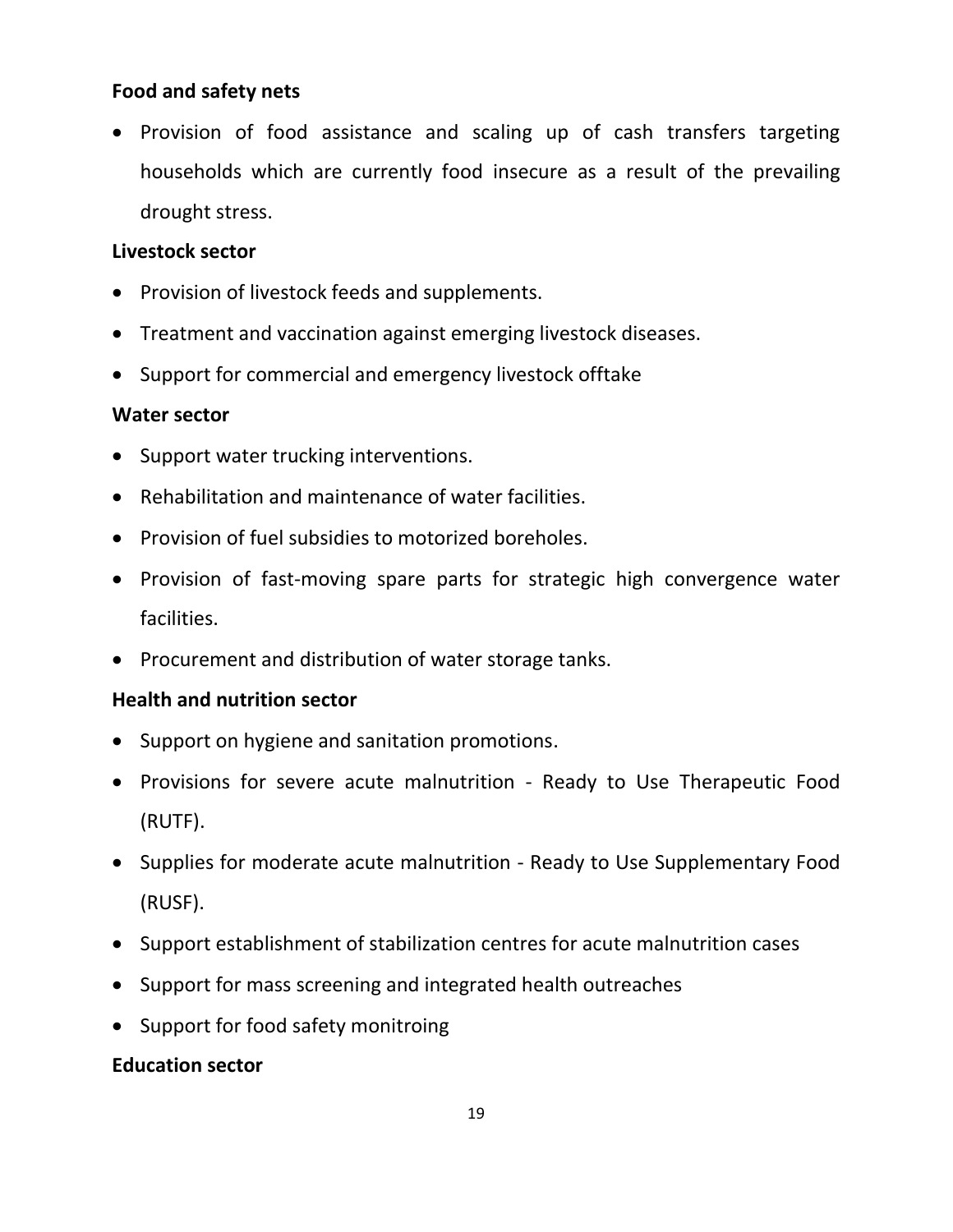- Enhance hygiene promotion in learning institutions.
- Provision of food to subsidize school fees in boarding secondary schools.
- Water trucking to schools for drinking, hygiene and preparation of meals.

# **Peace and security sector**

- Facilitating intra/inter communities peace dialogues and resource use agreements.
- Coordination of peace and security activities in conflict prone counties.
- Support for cross-border dialogues for access to drought survival resources.

# **Coordination**

- Support County Steering Groups (CSGs) to effectively coordinate drought response activities.
- Support for internal sectoral drought risk management coordination.

| <b>ADMINISTRATIVE UNIT</b> |                   | <b>VEGETATION</b><br><b>GREENNESS</b> |                                           | <b>DROUGHT CATEGORIES/REMARKS</b> |                                      |                                                                     |  |  |
|----------------------------|-------------------|---------------------------------------|-------------------------------------------|-----------------------------------|--------------------------------------|---------------------------------------------------------------------|--|--|
| <b>COUNTY</b>              | <b>Sub County</b> | $VCI-3$<br>month as                   | $VCI-3$<br>month as                       | Colour                            | <b>VCI values</b><br>$(3$ -month $)$ | <b>Drought Category</b>                                             |  |  |
|                            |                   | 24 <sup>th</sup><br>at<br>April       | 30 <sup>th</sup><br>at<br><b>May 2022</b> |                                   | $\geq 50$                            | Vegetation<br>above<br>greenness<br>normal                          |  |  |
|                            |                   | 2022                                  |                                           |                                   | $>=35 - 50$                          | Normal vegetation greenness                                         |  |  |
|                            |                   |                                       |                                           |                                   | $>= 20 - 35$                         | Moderate vegetation deficit                                         |  |  |
|                            |                   |                                       |                                           |                                   | Severe vegetation deficit            |                                                                     |  |  |
|                            |                   |                                       |                                           | < 10                              |                                      | Extreme vegetation deficit                                          |  |  |
| <b>BARINGO</b>             | County            | 20.18                                 | 33.01                                     |                                   |                                      | The entire county and five of its sub-counties recorded moderate    |  |  |
|                            | Central           | 17.26                                 | 30.16                                     |                                   |                                      | vegetation deficit which was stable when compared with the previous |  |  |
|                            | Eldama            | 32.51                                 | 40.06                                     |                                   |                                      | month. Eldama improved from moderate to normal vegetation           |  |  |
|                            | Mogotio           | 13.12                                 | 27.18                                     | greenness.                        |                                      |                                                                     |  |  |
|                            | North             | 21.2                                  | 29.39                                     |                                   |                                      |                                                                     |  |  |
|                            | South             | 22.1                                  | 34.33                                     |                                   |                                      |                                                                     |  |  |
|                            | Tiaty             | 18.86                                 | 34.4                                      |                                   |                                      |                                                                     |  |  |
| <b>MANDERA</b>             | County            | 17.01                                 | 23.91                                     |                                   |                                      | The county recorded moderate vegetation condition which is an       |  |  |
|                            | Banissa           | 18.93                                 | 30.94                                     |                                   |                                      | improvement from the previous month whereas Mandera East            |  |  |
|                            | M East            | 9.11                                  | 9.77                                      |                                   |                                      |                                                                     |  |  |

# **Table 13: Vegetation Condition Index (VCI-3 month) as at 30th May 2022**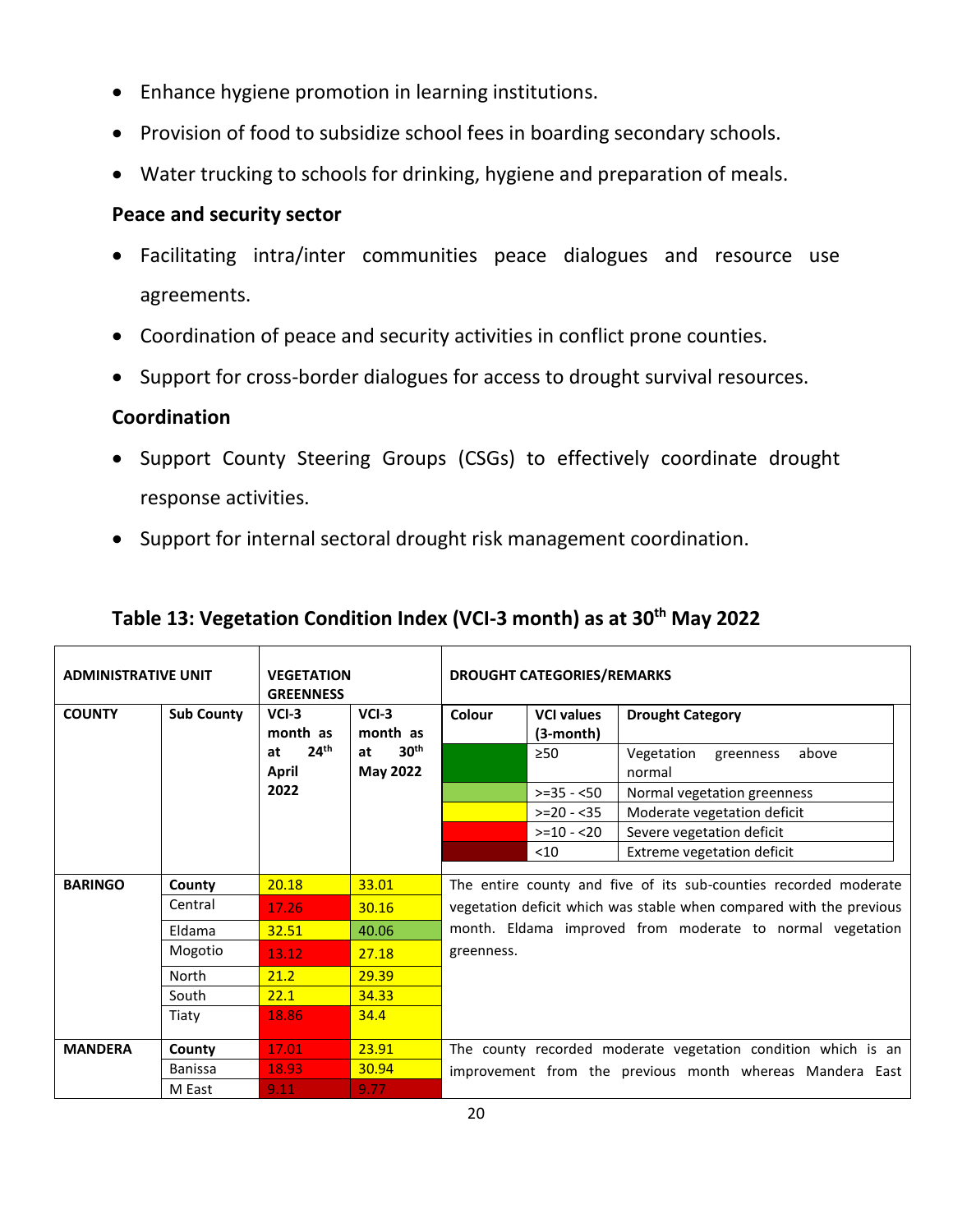|                            | Lafey             | 12.39                  | 16.52                  | displayed extreme vegetation deficit which is stable as compared to the |                                                                           |                                                                          |  |  |
|----------------------------|-------------------|------------------------|------------------------|-------------------------------------------------------------------------|---------------------------------------------------------------------------|--------------------------------------------------------------------------|--|--|
|                            | M North           | 16.84                  | 26.72                  | previous month.                                                         |                                                                           |                                                                          |  |  |
|                            | M South           | 19.87                  | 25.64                  |                                                                         |                                                                           |                                                                          |  |  |
|                            | M West            | 19.1                   | 24.94                  |                                                                         |                                                                           |                                                                          |  |  |
| <b>TURKANA</b>             | County            | 40.7                   | 38.64                  |                                                                         |                                                                           | The county recorded a decline in vegetation greenness but still remained |  |  |
|                            | T Central         | 76.66                  | 49.7                   |                                                                         |                                                                           | at normal vegetation condition during the month of May.                  |  |  |
|                            | T. East           | 28.16                  | 26.37                  |                                                                         |                                                                           |                                                                          |  |  |
|                            | T. Loima          | 64.02                  | 42.41                  |                                                                         |                                                                           |                                                                          |  |  |
|                            | T. North          | 26.99                  | 36.58                  |                                                                         |                                                                           |                                                                          |  |  |
|                            | T. South          | 50.16                  | 36.83                  |                                                                         |                                                                           |                                                                          |  |  |
|                            | T. West           | 33.52                  | 44.75                  |                                                                         |                                                                           |                                                                          |  |  |
| <b>MARSABIT</b>            | County            | 18.87                  | 15.4                   |                                                                         |                                                                           | The county remained stable at severe vegetation condition during the     |  |  |
|                            | Laisaimis         | 11.92                  | 11.97                  | month of May.                                                           |                                                                           |                                                                          |  |  |
|                            | Moyale            | 21.49                  | 22.54                  |                                                                         |                                                                           |                                                                          |  |  |
|                            | N. Horr           | 21.86                  | 15.54                  |                                                                         |                                                                           |                                                                          |  |  |
|                            | Saku              | 23.46                  | 15.13                  |                                                                         |                                                                           |                                                                          |  |  |
| <b>WAJIR</b>               | County            | 14.76                  | 18.62                  |                                                                         |                                                                           | The County and all of its sub counties recorded severe and moderate      |  |  |
|                            | W East            | 13.14                  | 23.64                  |                                                                         |                                                                           | vegetation deficit during the month under review with majority           |  |  |
|                            | W. Eldas          | 15.19                  | 16.95                  | remaining stable.                                                       |                                                                           |                                                                          |  |  |
|                            | W. North          | 20.83                  | 25.38                  |                                                                         |                                                                           |                                                                          |  |  |
|                            | W. South          | 12.72                  | 14.46                  |                                                                         |                                                                           |                                                                          |  |  |
|                            | W. Tarbaj         | 15.75                  | 25.18                  |                                                                         |                                                                           |                                                                          |  |  |
|                            | W West            |                        |                        |                                                                         |                                                                           |                                                                          |  |  |
|                            |                   | 12.27                  | 13.63                  |                                                                         |                                                                           |                                                                          |  |  |
| <b>SAMBURU</b>             | County            | 11.73                  | 14.15                  |                                                                         |                                                                           |                                                                          |  |  |
|                            | S East            | 8.55                   | 10.96                  |                                                                         | The county and all of its sub-counties recorded severe vegetation deficit |                                                                          |  |  |
|                            |                   |                        |                        | during the month under review.                                          |                                                                           |                                                                          |  |  |
|                            |                   |                        |                        |                                                                         |                                                                           |                                                                          |  |  |
|                            | S. North          | 14.55                  | 16.86                  |                                                                         |                                                                           |                                                                          |  |  |
|                            | S. West           | 14.95                  | 17.84                  |                                                                         |                                                                           |                                                                          |  |  |
| <b>ADMINISTRATIVE UNIT</b> |                   |                        |                        |                                                                         |                                                                           |                                                                          |  |  |
| <b>COUNTY</b>              | <b>Sub County</b> | VCI-3                  | $VCI-3$                | Colour                                                                  | <b>VCI values</b>                                                         | <b>Drought Category</b>                                                  |  |  |
|                            |                   | month as               | month as               |                                                                         | (3-month)                                                                 |                                                                          |  |  |
|                            |                   | 24 <sup>th</sup><br>at | 30 <sup>th</sup><br>at |                                                                         | $\geq 50$                                                                 | Vegetation greenness<br>above                                            |  |  |
|                            |                   | <b>April</b>           | May                    |                                                                         |                                                                           | normal                                                                   |  |  |
|                            |                   | 2022                   | 2022                   |                                                                         | $>=35 - 50$                                                               | Normal vegetation greenness                                              |  |  |
|                            |                   |                        |                        |                                                                         | $>=20 - 35$                                                               | Moderate vegetation deficit                                              |  |  |
|                            |                   |                        |                        |                                                                         | $>=10 - 20$                                                               | Severe vegetation deficit                                                |  |  |
|                            |                   |                        |                        |                                                                         | $<$ 10                                                                    | Extreme vegetation deficit                                               |  |  |
|                            |                   |                        |                        |                                                                         |                                                                           |                                                                          |  |  |
| <b>GARISSA</b>             | County            | 31.18                  | 27.31                  |                                                                         |                                                                           | The county remained stable at moderate vegetation deficit during the     |  |  |
|                            | Balambala         | 20.98                  | 10.69                  | month under review.                                                     |                                                                           |                                                                          |  |  |
|                            | Daadab            | 20.08                  | 19.46                  |                                                                         |                                                                           |                                                                          |  |  |
|                            | Fafi              | 35.88                  | 33.65                  |                                                                         |                                                                           |                                                                          |  |  |
|                            | ljara             | 51.73                  | 47.83                  |                                                                         |                                                                           |                                                                          |  |  |
|                            | Lagdera           | 12.3                   | 6.92                   |                                                                         |                                                                           |                                                                          |  |  |
|                            | Dujis             | 36.96                  | 18.07                  |                                                                         |                                                                           |                                                                          |  |  |
| <b>ISIOLO</b>              | County            | 17.11                  | 11.57                  |                                                                         |                                                                           | The county and all its sub-counties recorded severe vegetation deficit   |  |  |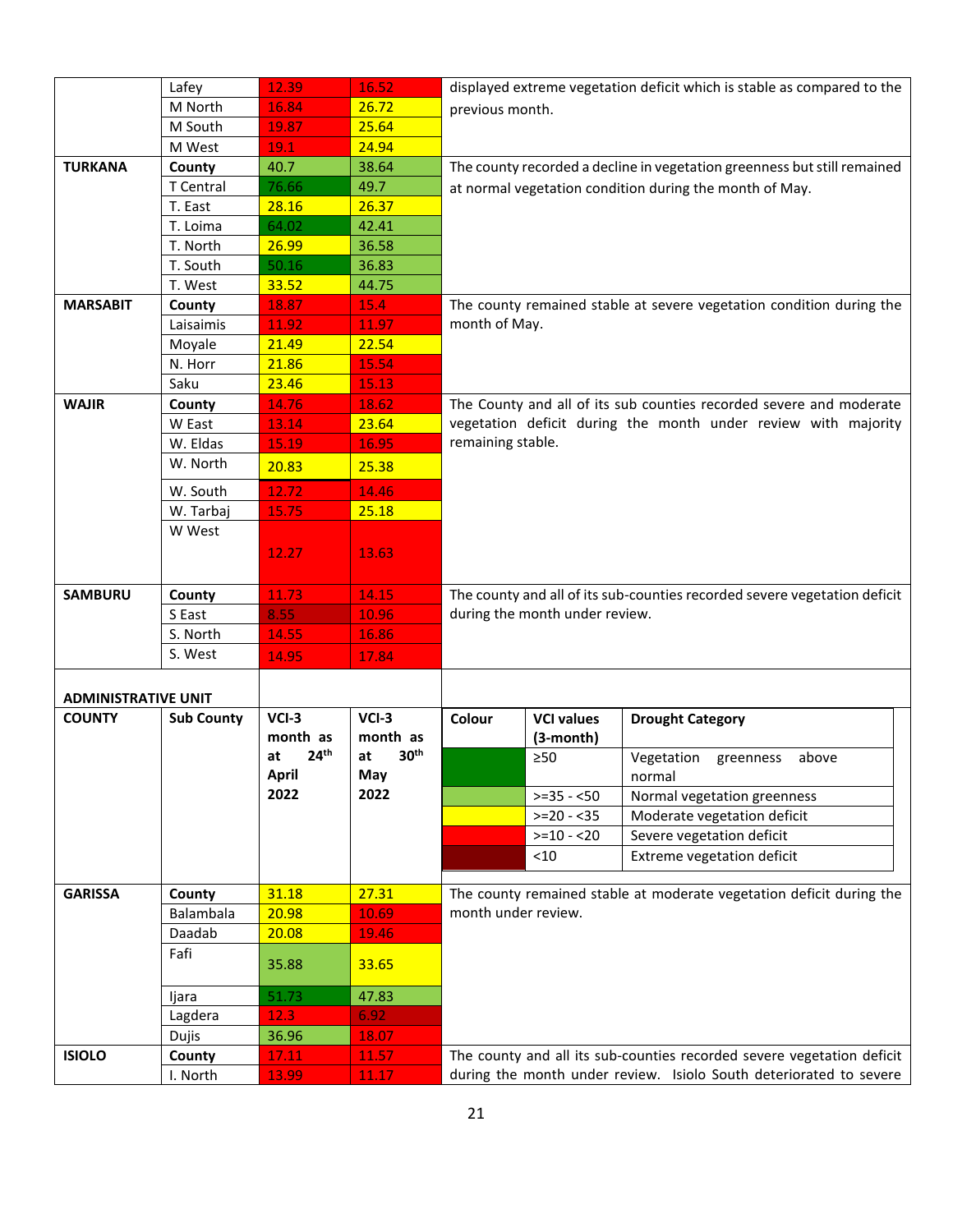|                                             | I. South              | 21.88                  | 12.17                  | vegetation deficit.                                                      |                                     |                                                                         |  |  |
|---------------------------------------------|-----------------------|------------------------|------------------------|--------------------------------------------------------------------------|-------------------------------------|-------------------------------------------------------------------------|--|--|
| <b>TANA RIVER</b>                           |                       | 34.8                   | 24.19                  | The county and all its sub-counties recorded moderate vegetation         |                                     |                                                                         |  |  |
|                                             | County<br><b>Bura</b> | 29.17                  | 20.02                  | deficit. Garsen sub-county deteriorated from normal to moderate          |                                     |                                                                         |  |  |
|                                             | Galole                | 34.37                  | 22.11                  | vegetation deficit.                                                      |                                     |                                                                         |  |  |
|                                             | Garsen                | 39.85                  | 29.03                  |                                                                          |                                     |                                                                         |  |  |
| <b>KAJIADO</b>                              | County                | 36.52                  | 33.08                  |                                                                          |                                     | The County and three of its sub-county recorded moderate vegetation     |  |  |
|                                             | K. Central            | 36.88                  | 30.86                  |                                                                          |                                     | deficit. Kajiado North and West remained stable at normal vegetation    |  |  |
|                                             | K. East               | 35.3                   | 31.06                  | condition                                                                |                                     |                                                                         |  |  |
|                                             | K. North              | 44.06                  | 43.65                  |                                                                          |                                     |                                                                         |  |  |
|                                             | K. South              | 36.34                  | 20.47                  |                                                                          |                                     |                                                                         |  |  |
|                                             | K. West               | 45.64                  | 45.17                  |                                                                          |                                     |                                                                         |  |  |
| <b>LAIKIPIA</b>                             | County                | 12.46                  | 14.28                  |                                                                          |                                     | The County recorded severe vegetation deficit with a stable trend.      |  |  |
|                                             | L. East               | 23.48                  | 23.04                  |                                                                          |                                     | Laikipia East was at moderate vegetation deficit and Laikipia North and |  |  |
|                                             | L. North              | 9.44                   | 10.29                  |                                                                          |                                     | West is at severe vegetation deficit as of this month.                  |  |  |
|                                             | L. West               | 12.79                  | 17.54                  |                                                                          |                                     |                                                                         |  |  |
| <b>THARAKA</b>                              | County                | 44.03                  | 42.07                  |                                                                          |                                     | The county recorded normal vegetation greenness during the month        |  |  |
| <b>NITHI</b>                                | Chuka                 | 57.76                  | 51.2                   |                                                                          |                                     | under review which was a stable trend as compared to the previous       |  |  |
|                                             | Maara                 | 62.83                  | 57.21                  | month of April.                                                          |                                     |                                                                         |  |  |
|                                             | Tharaka               | 32.85                  | 33.8                   |                                                                          |                                     |                                                                         |  |  |
| <b>WEST POKOT</b>                           | County                | 25.46                  | 28.47                  | The County and three of its sub-counties recorded moderate vegetation    |                                     |                                                                         |  |  |
|                                             | Kacheliba             | 26.61                  | 28.38                  | deficit during the month under review which was stable when compared     |                                     |                                                                         |  |  |
|                                             | Kapenguria            | 26.89                  | 32.59                  | with the previous month of April. Pokot South remained at normal         |                                     |                                                                         |  |  |
|                                             | Pokot South           | 35.49                  | 39.41                  | vegetation greenness. Sigor still remained at severe vegetation deficit. |                                     |                                                                         |  |  |
|                                             | Sigor                 | 16.62                  | 18.69                  |                                                                          |                                     |                                                                         |  |  |
| <b>EMBU</b>                                 | County                | 53.51                  | 57.44                  | The county and all its sub-counties recorded above normal vegetation     |                                     |                                                                         |  |  |
|                                             | Manyatta              | 67.43                  | 61.62                  |                                                                          |                                     | greenness during the month under review which a stable trend.           |  |  |
|                                             | Mbeere<br>North       | 52.17                  | 60.54                  |                                                                          |                                     |                                                                         |  |  |
|                                             | Mbeere<br>South       | 47.26                  | 54.31                  |                                                                          |                                     |                                                                         |  |  |
|                                             | Runyenjes             | 64.14                  | 57.38                  |                                                                          |                                     |                                                                         |  |  |
| <b>ADMINISTRATIVE UNIT</b><br><b>COUNTY</b> | <b>Sub County</b>     | VCI-3                  | VCI-3                  | Colour                                                                   | VCI                                 | <b>Drought Category</b>                                                 |  |  |
|                                             |                       | month as               | month as               |                                                                          | values                              |                                                                         |  |  |
|                                             |                       | 24 <sup>th</sup><br>at | 30 <sup>th</sup><br>at |                                                                          | $(3 -$                              |                                                                         |  |  |
|                                             |                       | <b>April</b>           | May                    |                                                                          | month)                              |                                                                         |  |  |
|                                             |                       | 2022                   | 2022                   |                                                                          | $\geq 50$                           | Vegetation greenness above normal                                       |  |  |
|                                             |                       |                        |                        |                                                                          | $>= 35$<br>$\overline{\phantom{a}}$ | Normal vegetation greenness                                             |  |  |
|                                             |                       |                        |                        |                                                                          | $50$                                |                                                                         |  |  |
|                                             |                       |                        |                        |                                                                          | $>= 20$<br>$\overline{\phantom{a}}$ | Moderate vegetation deficit                                             |  |  |
|                                             |                       |                        |                        |                                                                          | $35$                                |                                                                         |  |  |
|                                             |                       |                        |                        |                                                                          | $>=10$<br>$\overline{\phantom{a}}$  | Severe vegetation deficit                                               |  |  |
|                                             |                       |                        |                        |                                                                          | $20$                                |                                                                         |  |  |
|                                             |                       |                        |                        |                                                                          | $<$ 10                              | Extreme vegetation deficit                                              |  |  |
| <b>KITUI</b>                                | County                | 32.92                  | 27.82                  |                                                                          |                                     | The county recorded moderate vegetation deficit during the month of     |  |  |
|                                             | Kitui Central         | 43.93                  | 35.98                  |                                                                          |                                     | May with all of its sub-counties displaying a deteriorating and stable  |  |  |
|                                             | Kitui East            | 33.69                  | 25.59                  |                                                                          |                                     | trend as compared to the previous month of April. The situation of VCI  |  |  |
|                                             | Mwingi                | 34.01                  | 28.74                  | in May has really worsened in the county with a huge margin.             |                                     |                                                                         |  |  |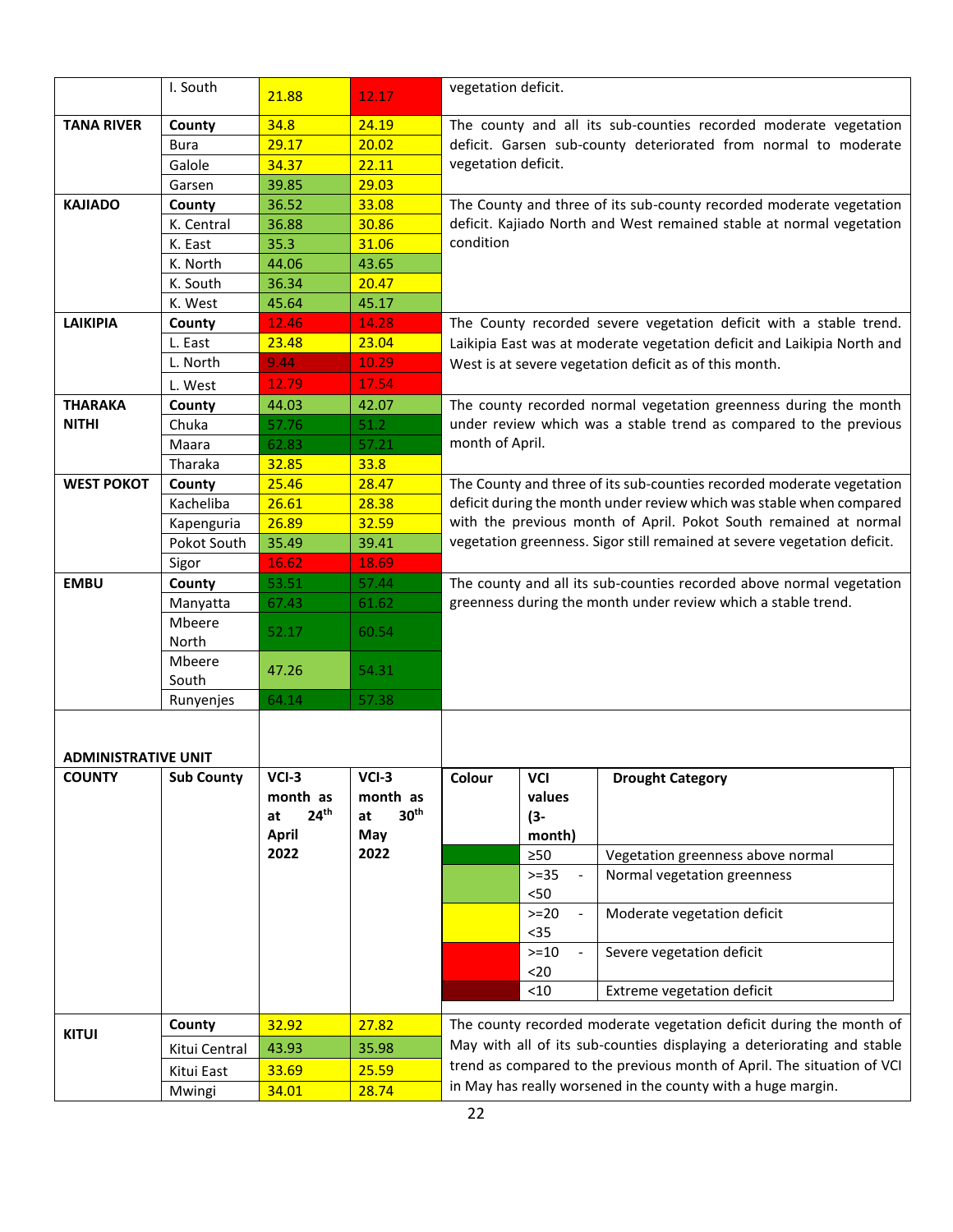|                | Central                |       |       |                                                                                             |
|----------------|------------------------|-------|-------|---------------------------------------------------------------------------------------------|
|                | Mwingi<br>North        | 36.8  | 34.75 |                                                                                             |
|                | Mwingi<br>West         | 48.27 | 47.19 |                                                                                             |
|                | Kitui Rural            | 35.26 | 32.15 |                                                                                             |
|                | Kitui South            | 28.39 | 22.42 |                                                                                             |
|                | Kitui West             | 36.82 | 36.43 |                                                                                             |
|                | County                 | 43.48 | 41.79 | The county recorded normal vegetation greenness during the month                            |
|                | Kaiti                  | 69.97 | 71.76 | under review which was a stable trend as compared to April. Kibwezi                         |
|                | Kibwezi East           | 37.58 | 30.9  | East and West deteriorated to moderate vegetation deficit.                                  |
|                | Kibwezi                |       |       |                                                                                             |
| <b>MAKUENI</b> | West                   | 37.9  | 33.41 |                                                                                             |
|                | Kilome                 | 56.02 | 50.28 |                                                                                             |
|                | Makueni                | 39.33 | 46.31 |                                                                                             |
|                | Mbooni                 | 54.18 | 58.55 |                                                                                             |
|                |                        | 41.24 | 38.87 | The county and three of its sub-counties recorded normal vegetation                         |
|                | County<br><b>Buuri</b> | 39.98 | 34.11 | greenness while 4 recorded above normal vegetation greenness during                         |
|                | Central                |       |       | the month of May with Igembe North recording severe vegetation                              |
|                | Imenti                 | 57.32 | 57.51 | deficit portraying a worsening trend for the county during this month                       |
|                | Igembe                 |       |       | under review. Buuri deteriorated from normal to moderate vegetation                         |
| <b>MERU</b>    | Central                | 36.17 | 37.08 | deficit during the month under review.                                                      |
|                | Igembe<br>North        | 24.45 | 17.22 |                                                                                             |
|                | Igembe<br>South        | 44.37 | 51.57 |                                                                                             |
|                | North Imenti           | 49.44 | 50.8  |                                                                                             |
|                | South Imenti           | 63.71 | 59.72 |                                                                                             |
|                | <b>Tigania East</b>    | 38.46 | 35.9  |                                                                                             |
|                | <b>Tigania West</b>    | 40.13 | 36    |                                                                                             |
|                | County                 | 55.86 | 53.68 | The county and all its sub counties remained stable at above normal                         |
| <b>NYERI</b>   | Kieni                  | 51.21 | 45.06 | vegetation greenness except Kieni which recorded normal vegetation                          |
|                | Mathira                | 60.07 | 60.91 | greenness. Mukurweini improved from normal to above normal                                  |
|                | Mukurweini             | 46.43 | 65.84 | vegetation greenness.                                                                       |
|                | Town                   | 52.54 | 69.52 |                                                                                             |
|                | Othaya                 | 71.36 | 65.69 |                                                                                             |
|                | Tetu                   | 65.94 | 57.78 |                                                                                             |
|                | County                 | 24.49 | 17.53 | The vegetation condition in the county and four of its sub-counties was                     |
| <b>KILIFI</b>  | Ganze                  | 19.68 | 11.49 | at severe vegetation deficit during the month under review. Rabai and                       |
|                | Kaloleni               | 10.07 | 9.65  | Kilifi South improved from extreme vegetation deficit to severe                             |
|                | Magarini               | 31.77 | 21.56 | vegetation deficit. Kaloleni deteriorated from severe to extreme                            |
|                | Malindi                | 23.51 | 20.54 | vegetation deficit. Magarini and Malindi remained stable at moderate<br>vegetation deficit. |
|                | Kilifi-North           | 14.1  | 12.61 |                                                                                             |
|                | Rabai                  | 3.85  | 12.71 |                                                                                             |
|                | Kilifi-South           | 8.35  | 14.48 |                                                                                             |
| <b>KWALE</b>   | County                 | 18.55 | 17.15 | The county and all of its sub-counties recorded stability in vegetation                     |
|                | Kinango                | 18.33 | 13.12 | condition during the month under review which was a worsening trend.                        |
|                | Lungalunga             | 15.51 | 17.2  | The county recorded a severe vegetation deficit.                                            |
|                | Matuga                 | 23.29 | 30.54 |                                                                                             |
|                | Msambweni              | 23.67 | 30.76 |                                                                                             |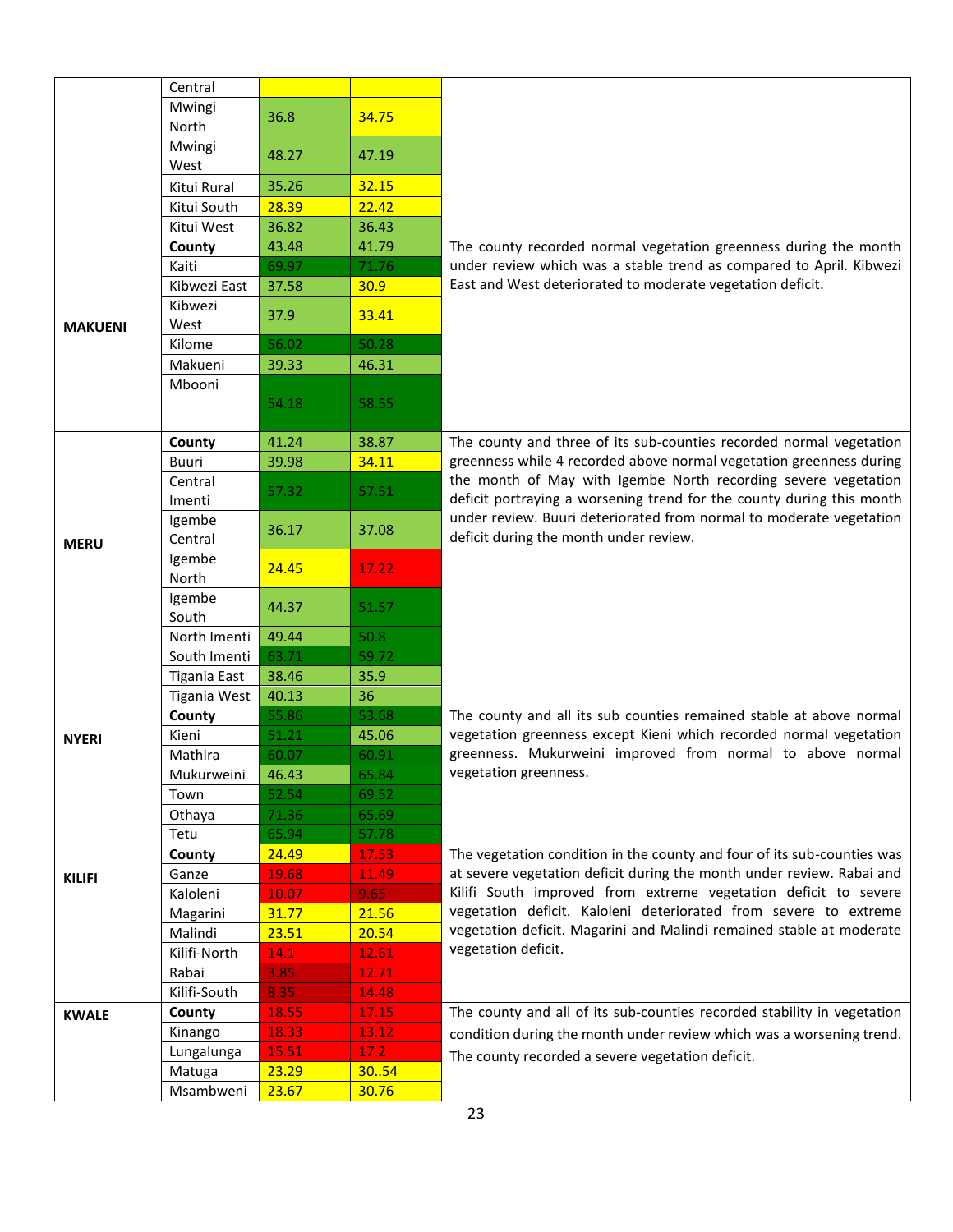| LAMU                       | County            | 51.17                              | 44.1                               | The County and its sub-counties recorded normal vegetation greenness.                                              |                        |  |        |                             |  |  |  |
|----------------------------|-------------------|------------------------------------|------------------------------------|--------------------------------------------------------------------------------------------------------------------|------------------------|--|--------|-----------------------------|--|--|--|
|                            | Lamu East         | 49.86                              | 45.93                              | Lamu West declined from above normal to normal vegetation                                                          |                        |  |        |                             |  |  |  |
|                            | Lamu West         | 51.92                              | 43.05                              | greenness.                                                                                                         |                        |  |        |                             |  |  |  |
| <b>ADMINISTRATIVE UNIT</b> |                   |                                    |                                    |                                                                                                                    |                        |  |        |                             |  |  |  |
| <b>COUNTY</b>              | <b>Sub County</b> | $VCI-3$                            | $VCI-3$                            | Colour                                                                                                             | <b>VCI values</b>      |  |        | <b>Drought Category</b>     |  |  |  |
|                            |                   | month as<br>24 <sup>th</sup><br>at | month as<br>30 <sup>th</sup><br>at |                                                                                                                    | (3-month)<br>$\geq 50$ |  |        |                             |  |  |  |
|                            |                   | April                              | May                                |                                                                                                                    |                        |  | normal | Vegetation greenness above  |  |  |  |
|                            |                   | 2022                               | 2022                               |                                                                                                                    | $>=35 - 50$            |  |        | Normal vegetation greenness |  |  |  |
|                            |                   |                                    |                                    |                                                                                                                    | $>=20 - 35$            |  |        | Moderate vegetation deficit |  |  |  |
|                            |                   |                                    |                                    |                                                                                                                    | $>=10 - 20$            |  |        | Severe vegetation deficit   |  |  |  |
|                            |                   |                                    |                                    |                                                                                                                    | $<$ 10                 |  |        | Extreme vegetation deficit  |  |  |  |
|                            | County            | 36.4                               | 23.95                              |                                                                                                                    |                        |  |        |                             |  |  |  |
| <b>TAITA</b>               | Mwatate           | 50.68                              | 27.32                              | The County recorded moderate vegetation deficit which was a decline<br>as compared to the previous month of April. |                        |  |        |                             |  |  |  |
| <b>TAVETA</b>              | Taveta            | 35.86                              | 28.53                              |                                                                                                                    |                        |  |        |                             |  |  |  |
|                            | Voi               | 32.23                              | 20.61                              |                                                                                                                    |                        |  |        |                             |  |  |  |
|                            | Wundanyi          | 39.42                              | 29.15                              |                                                                                                                    |                        |  |        |                             |  |  |  |
|                            | County            | 67.25                              | 60.23                              |                                                                                                                    |                        |  |        |                             |  |  |  |
|                            | Narok-East        | 55.45                              | 57.47                              |                                                                                                                    |                        |  |        |                             |  |  |  |
| <b>NAROK</b>               | Emurua            |                                    |                                    |                                                                                                                    |                        |  |        |                             |  |  |  |
|                            | <b>Dikirr</b>     | 71.79                              | 67.34                              | There was stability in vegetation cover as the county and all of its sub-                                          |                        |  |        |                             |  |  |  |
|                            | Kilgoris          | 73.39                              | 61.53                              | counties recorded Above normal vegetation greenness.                                                               |                        |  |        |                             |  |  |  |
|                            | Narok-North       | 51.19                              | 50.72                              |                                                                                                                    |                        |  |        |                             |  |  |  |
|                            | Narok-South       | 71.59                              | 64.32                              |                                                                                                                    |                        |  |        |                             |  |  |  |
|                            | Narok-West        | 72.81                              | 61.3                               |                                                                                                                    |                        |  |        |                             |  |  |  |

# **Table 14.0: Indicators monitored by the drought early warning system**

| <b>Type of indicator</b> | <b>Examples of indicators monitored</b> | <b>Types of impact</b> |
|--------------------------|-----------------------------------------|------------------------|
| Biophysical              | Rainfall data                           | Environmental          |
|                          | Vegetation condition                    |                        |
|                          | State of water sources                  |                        |
| Production               | Livestock body condition                | Livestock production   |
|                          | Milk production                         | Crop production        |
|                          | Livestock migration                     |                        |
|                          | Livestock mortality                     |                        |
|                          | Crop production                         |                        |
| Access                   | Terms of trade (meat/maize)             | Markets                |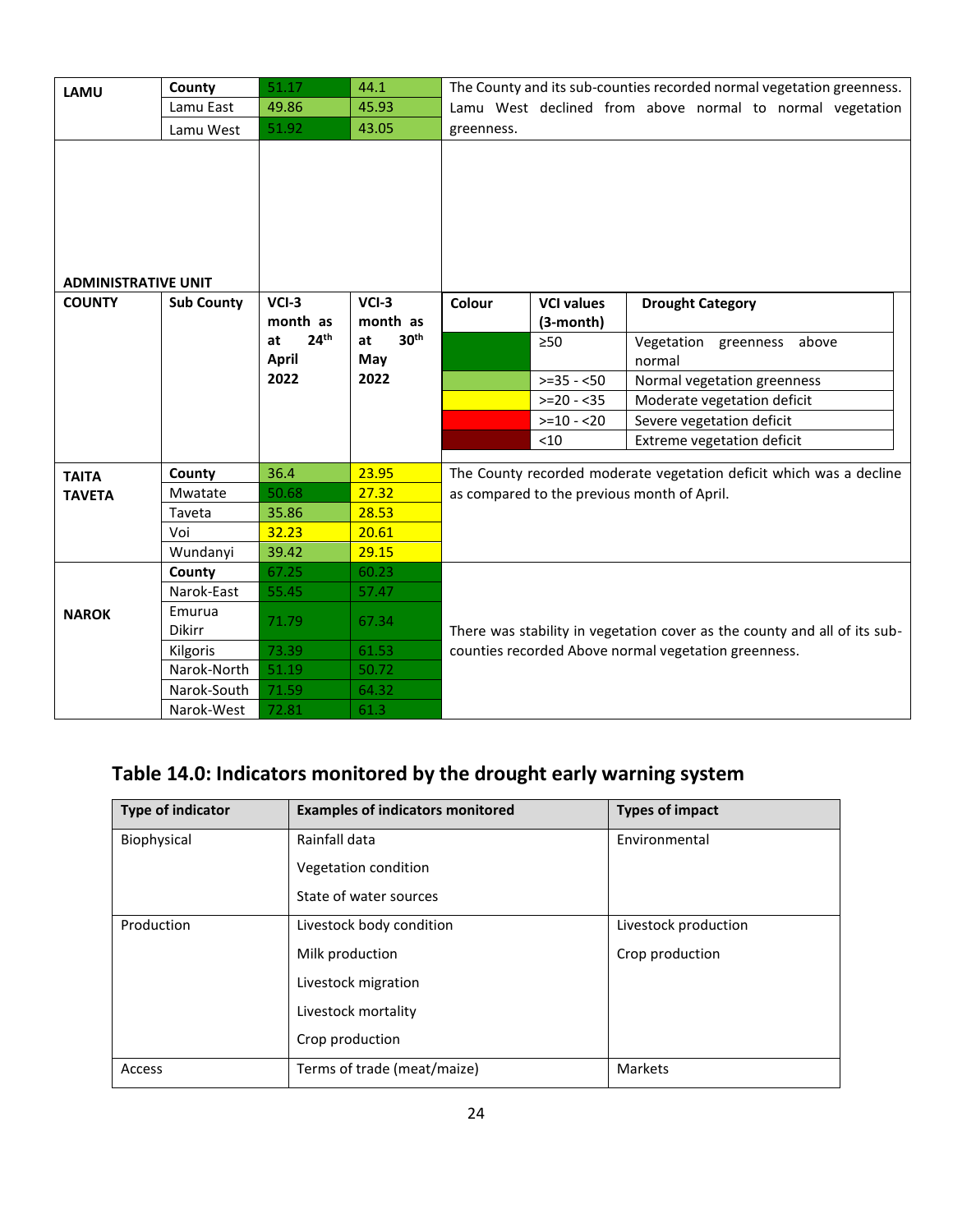|                    | Milk consumption                   | Access to food and water |
|--------------------|------------------------------------|--------------------------|
|                    | Distances to water                 |                          |
| <b>Utilization</b> | MUAC (Mid-Upper Arm Circumference) | Nutrition                |
|                    | Coping strategies                  | Coping strategies        |
|                    | Food consumption score             |                          |